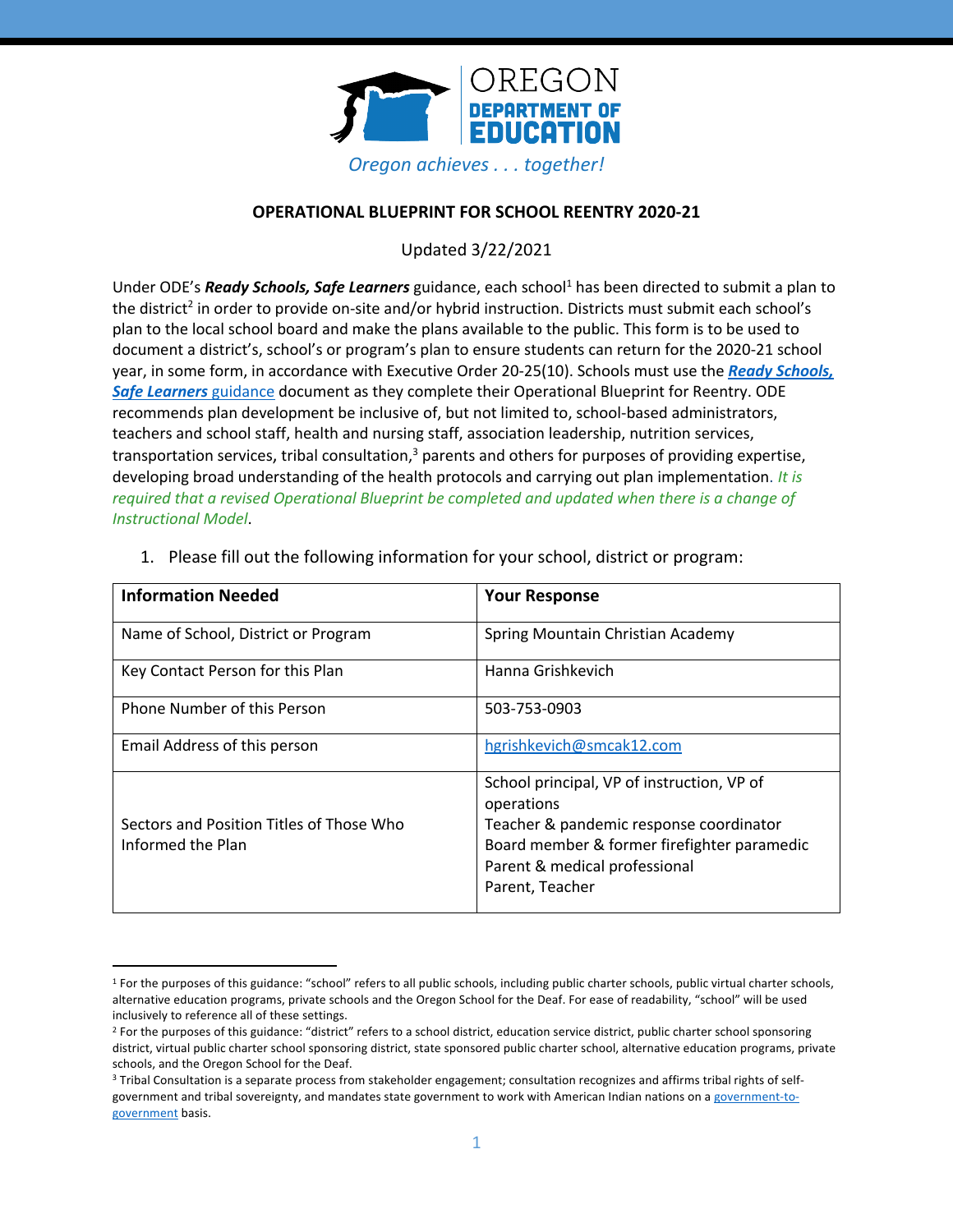| <b>Information Needed</b>                                                                            | <b>Your Response</b>                                                     |
|------------------------------------------------------------------------------------------------------|--------------------------------------------------------------------------|
| Local Public Health Office(s) or Officer(s)                                                          | Clackamas County Public Health - Kamryn Brown,<br>School Liaison         |
| Name of Person Designated to Establish,<br>Implement and Enforce Physical Distancing<br>Requirements | Irina Tishchenko – elementary campus<br>Evan Chandler - secondary campus |
| Intended Effective Date for This Plan                                                                | 9/8/20-6/30/21                                                           |
| <b>Educational Service District Region</b>                                                           | Clackamas                                                                |

2. Please list efforts you have made to engage your community (public health information sharing, taking feedback on planning, etc.) in preparing for school in 2020-21. Include information on engagement with communities often underserved and marginalized and those communities disproportionately impacted by COVID-19.

*We participated in a number of community forums for sharing resources and soliciting feedback. We reviewed public health data, surveyed parents, and broadly encouraged many stakeholders to join our task force.*

- 3. Place an X next to the Instructional Model to be used
	- *a. X On-Site Learning*
	- b. Hybrid Learning
	- c. Comprehensive Distance Learning
- 4. If you selected Comprehensive Distance Learning, you only have to enter information for the three parts under the heading Requirements for Comprehensive Distance Learning Operational Blueprint.
- 5. If you selected On-Site Learning or Hybrid Learning, you have to enter information for all sections under the heading Essential Requirements for Hybrid/On-Site Operational Blueprint and submit online, including updating when you are changing the Instructional Model.

\* Note: Private schools are required to comply with only sections 1-3 of the *Ready Schools, Safe Learners* guidance.

# **REQUIREMENTS FOR COMPREHENSIVE DISTANCE LEARNING OPERATIONAL BLUEPRINT**

This section must be completed by any school that is seeking to provide instruction through Comprehensive Distance Learning. For Private Schools, completing this section is optional (not required). Schools providing On-Site or Hybrid Instructional Models do not need to complete this section.

1. Describe why you are selecting Comprehensive Distance Learning as the school's Instructional Model for the effective dates of this plan. Type your response here (take as much space as you need):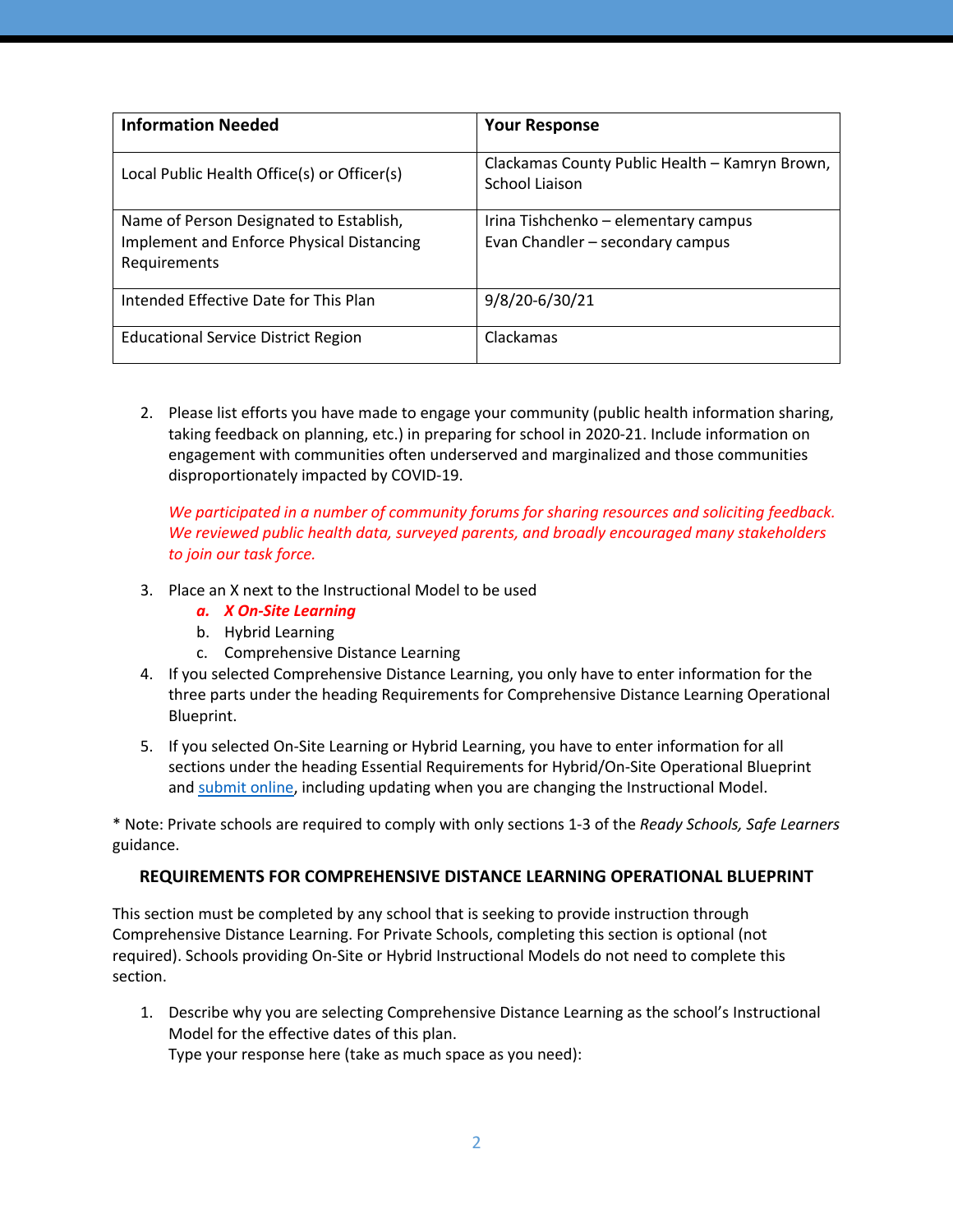- 2. In completing this portion of the Blueprint you are attesting that you have reviewed the Comprehensive Distance Learning Guidance. Please name any requirements you need ODE to review for any possible flexibility or waiver. Type your response here (take as much space as you need):
- 3. Describe the school's plan, including the anticipated timeline, for returning to Hybrid Learning or On-Site Learning consistent with the *Ready Schools, Safe Learners* guidance. Type your response here (take as much space as you need):

The remainder of this operational blueprint is not applicable to schools operating a Comprehensive Distance Learning Model.

# **ESSENTIAL REQUIREMENTS FOR HYBRID OR ON-SITE OPERATIONAL BLUEPRINT**

This section must be completed by any school that is providing instruction through On-Site or Hybrid Instructional Models.

Schools providing Comprehensive Distance Learning Instructional Models do not need to complete this section unless the school is implementing the Limited In-Person Instruction provision under the Comprehensive Distance Learning guidance.

Requirements of each section of the guidance are listed under their corresponding heading in the RSSL document. After each set of requirements, there is a prompt where you must enter the details of your On-Site or Hybrid plan that corresponds to that section.

# **Advisory Health Metrics for Returning to In-Person Instruction (Section 0 of the RSSL Guidance)**

Requirements for 0a. RETURNING TO IN-PERSON INSTRUCTION

- Not later than the week of March 29, 2021 all public elementary schools must operate in either an On-Site or Hybrid Instructional Model when they meet the specified county health metrics in the chart on page 15 (green and yellow rows in the chart in Section 0b).
	- $\circ$  A general allowance will be provided if the school has communicated a plan to families and staff with a start date on or before the week of April 5, 2021 and is using the week of March 29, 2021 to train staff for a return to in-person instruction.
	- $\circ$  A general allowance will be provided if the school has a published calendar that shows they are not in session the week of March 29, 2021 and has communicated a plan to families and staff with a start date on or before the week of April 12, 2021 and is using the week of April 5, 2021 to train staff for a return to in-person instruction.
	- $\circ$  A general allowance will be provided if the school is closed to in-person instruction due to a decision made in partnership with a local public health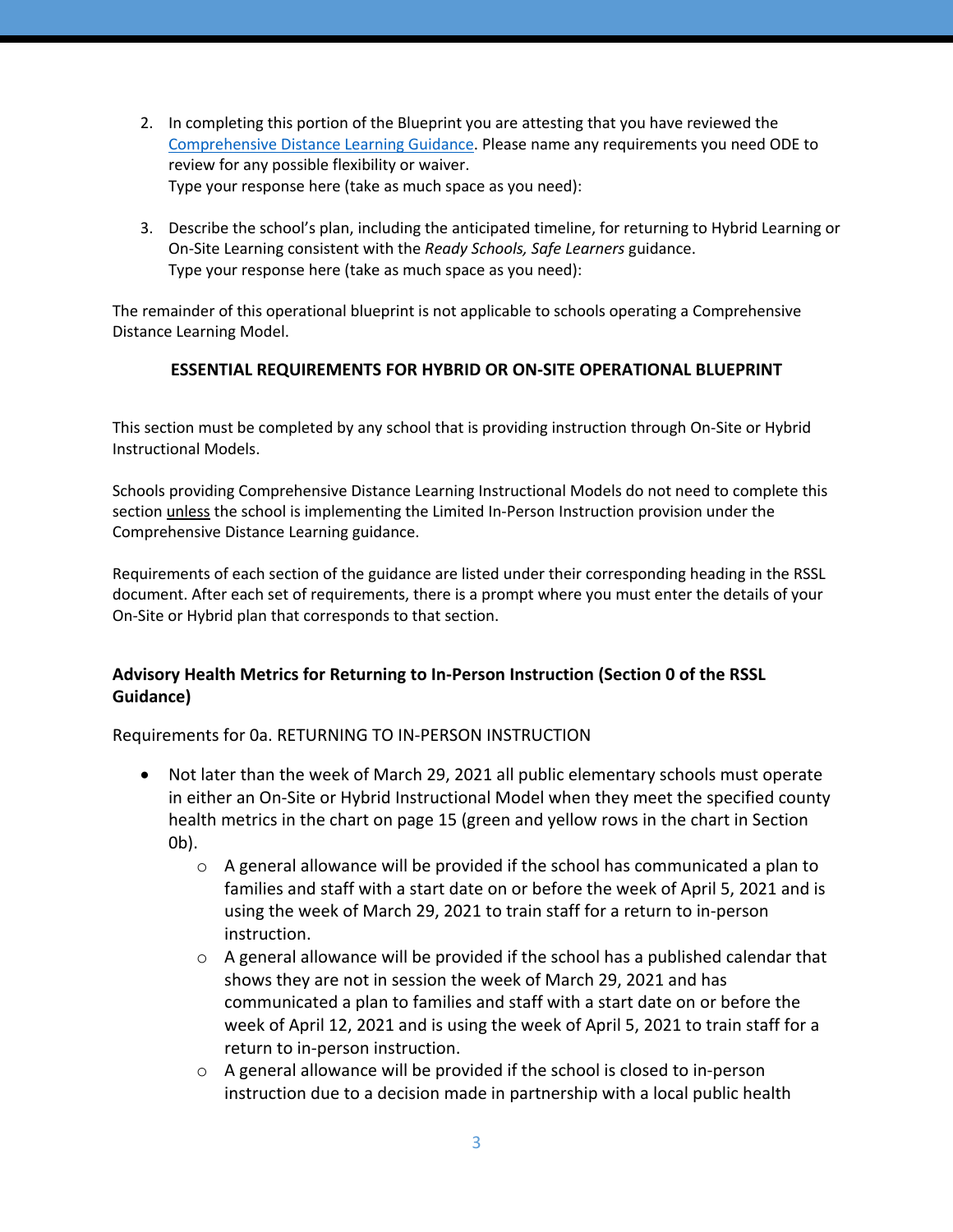authority or the Oregon Health Authority to move to Comprehensive Distance Learning to address active transmission within a school.

- o Any school not meeting this requirement will be reviewed and may result in loss of eligibility to receive state school funds or other enforcement as prescribed by Governor Brown's Executive Order 21-06.
- Not later than the week of April 19, 2021 all public middle and high schools must operate in either an On-Site or Hybrid Instructional Model when they meet the specified county health metrics in the chart on page 15 (green row in the chart in Section 0b).
	- o A general allowance will be provided if the school has communicated a plan to families and staff with a start date on or before the week of April 26, 2021 and is using the week of April 19, 2021 to train staff for a return to in-person instruction.
	- $\circ$  A general allowance will be provided if the school has a published calendar that shows they are not in session the week of April 19, 2021 and has communicated a plan to families and staff with a start date on or before the week of May 3, 2021 and is using the week of April 26, 2021 to train staff for a return to inperson instruction.
	- o A general allowance will be provided if the school is closed to in-person instruction due to a decision made in partnership with a local public health authority or the Oregon Health Authority to move to Comprehensive Distance Learning to address active transmission within a school.
	- $\circ$  Any school not meeting this requirement will be reviewed and may result in loss of eligibility to receive state school funds or other enforcement as prescribed by Governor Brown's Executive Order 21-06.
- The requirement to offer On-Site or Hybrid Instructional Models does not apply to virtual charter schools as defined in ORS 338.005 or a public school that has a permanent instructional model that is predominantly through online courses.
- Public schools may transition a portion or all of the school to Comprehensive Distance Learning when responding in partnership with a local public health authority or the Oregon Health Authority to control active transmission of COVID-19 in the school setting.
- Public schools may transition a portion or all of the school to Comprehensive Distance Learning when they are operating in a county whose metrics place it in the operational status represented by the red row in the chart in section 0b. Public middle and high schools may transition a portion or all of the school to Comprehensive Distance Learning when they are operating in a county whose metrics place it in the operational status represented by the red or yellow row in the chart in section 0b. When county trends are increasing, pause expansion of additional in-person learning and maintain access to current in-person learning for schools that have it in place. Schools are not advised to reduce in-person instruction or revert to Comprehensive Distance Learning based on county metrics if the school can demonstrate the ability to limit transmission in the school environment.
- If your public or private school is operating an On-Site or Hybrid Instructional Model, but is located in a county that does not meet the advisory metrics; that is, an elementary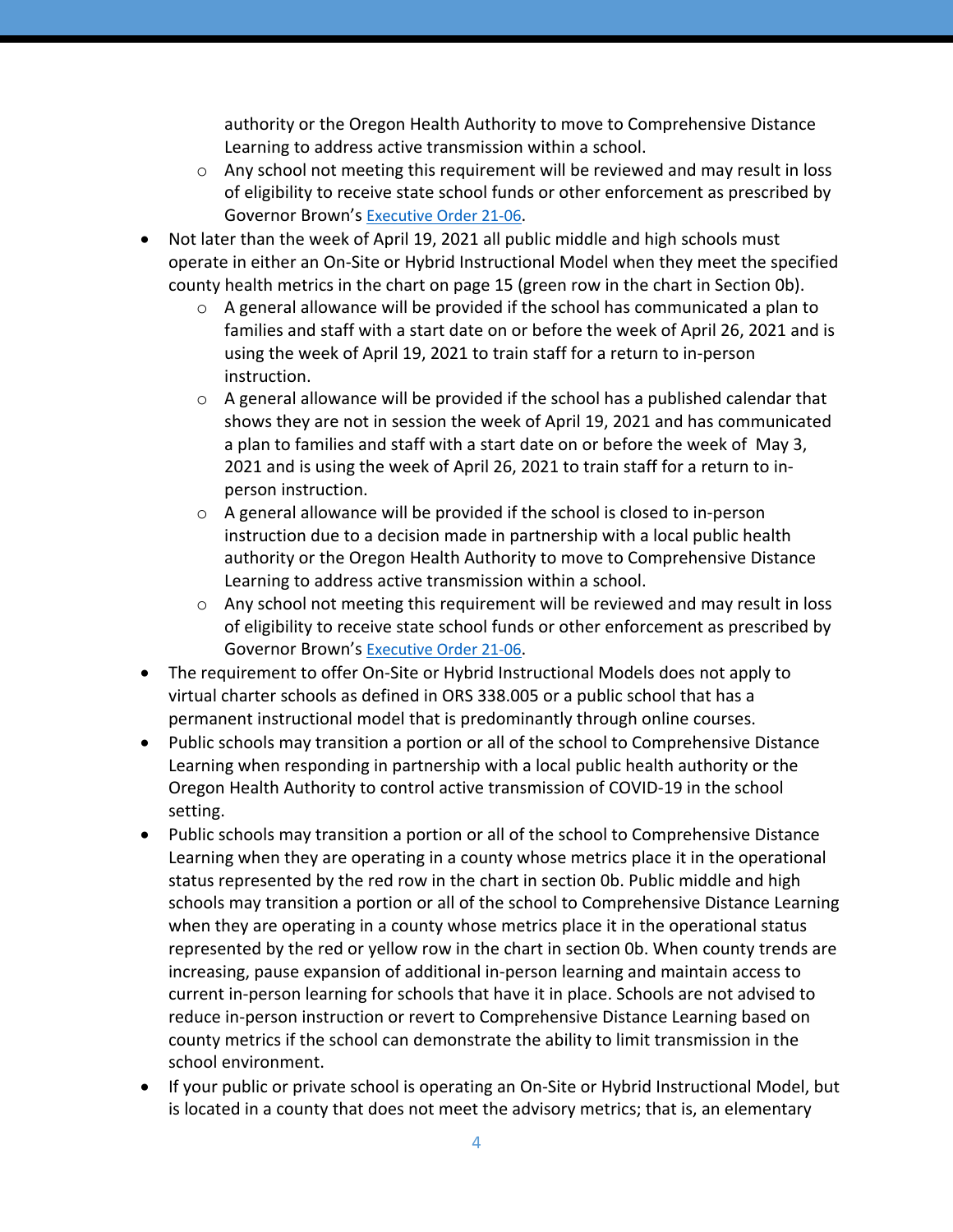school in a county that is not in the On-Site or Hybrid (green) row or the Elementary On-Site or Hybrid (yellow) row or a middle or high school in a county that is not in the On-Site or Hybrid (green) row (Section 0b); the school must offer access to on-site testing for symptomatic students and staff identified on campus as well as those with known exposures to individuals with COVID. This resource is available to all schools in Oregon. See guidance from the Oregon Health Authority.

- $\circ$  Schools required to offer access to this program will have two-weeks to be registered, trained, and administering the program when, or if, metrics change in their county in a way that makes this program a requirement.
- $\circ$  The metrics found in the 0b Section of RSSL are what determines if a school is required to offer the program.
- o The school testing program offers an additional risk-mitigation strategy that is relatively low-burden and can help offset impacts of operating when community spread is higher even if school transmission is low/absent and RSSL protocols are firmly in place. This requirement applies anytime a school is operating in an Instructional Model that is not aligned with the county metrics case data. This is true whether your school began operating in August/September, or took a pause, or opened on January 4, or is just opening for the first time.
- $\circ$  The testing program is for students in grades kindergarten and up and school staff. The program does not include early learning programs.
- $\circ$  Registering for the testing program includes a self-attestation that the program will be offered. Please accept the responsibility to offer the program when you register.
- If your school is operating an On-Site or Hybrid Instructional Model, the school also must provide a distance learning option for students and families that choose to remain off-site. For schools and districts that are required to comply with all sections (0-8) and supplements to this guidance, the remote option must comply with the requirements of the Comprehensive Distance Learning Instructional Model. The school or district may determine the most beneficial way to staff this option, through partnership with other schools or ESDs or with staff who may be at more risk from COVID-19 or through other means.
- All public and private schools are required to keep their Operational Blueprint up-todate on ODE's website and to submit weekly "Status Reports" that provide essential information regarding how many students are served in person in the implementation of this metrics framework.

# Plan Details for 0a.

Please state which of the three scenarios above describes your school and then detail how your plan meets that requirement:

*We are implementing the on-site learning model. Our plan meets all of the requirements for sections 0-3, as detailed below.*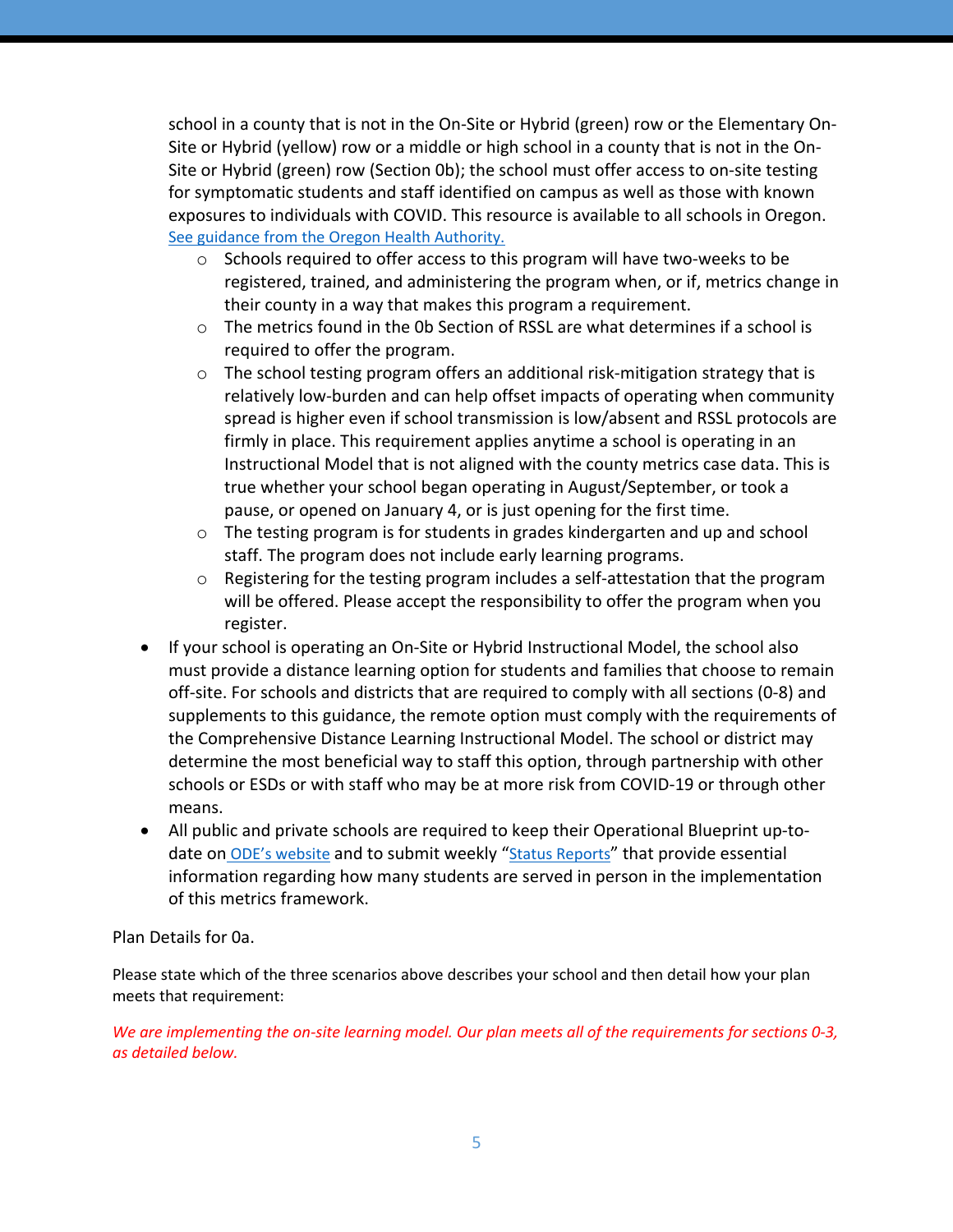*As a private school in Clackamas County, which is in the green zone, we are eligible to be fully open in compliance with all of the RSSL guidance. We also have a designated staff member who has been trained to offer on-site testing for symptomatic students and staff. Students and families who choose to remain off-site are able to participate via Zoom. The completion of this updated blueprint in response to the updated quidance of March 15, 2021 will bring us into compliance with the submission requirement. Weekly status reports have been submitted since the first week they were requested.*

## **Public Health Protocols (Section 1 of the RSSL Guidance)**

Requirements for 1a. COMMUNICABLE DISEASE MANAGEMENT PLAN FOR COVID-19

- Conduct a risk assessment as required by OSHA administrative rule OAR 437-001-0744(3)(g). *Completed – available here*
- Implement measures to limit the spread of COVID-19 within the school setting, including when the school setting is outside a building. *Completed – see details below in this document and our COVID-19 Parent and Staff Handbook (pending updates related to modifications in the RSSL guidance)*
- Update written Communicable Disease Management Plan to specifically address the prevention of the spread of COVID-19.

*Completed – available here*

• Designate a single point-person at each school to establish, implement, support and enforce all RSSL health and safety protocols, including face coverings and physical distancing requirements, consistent with the *Ready Schools, Safe Learners* guidance and other guidance from OHA. This role should be known to all staff in the building with consistent ways for licensed and classified staff to access and voice concerns or needs.

*Completed – Irina Tishchenko, elementary campus; Evan Chandler, secondary campus*

- Create a simple process that allows for named and anonymous sharing of concerns that can be reviewed on a daily and weekly basis by the designated RSSL building point-person. *Completed – concerns may be expressed in writing through named and anonymous notes delivered to each school office*
- Include names of the LPHA staff, school nurses, and other medical experts who provided support and resources to the district/school policies and plans. Review relevant local, state, and national evidence to inform plan.

*Clackamas County Public Health – Kirsten Ingersoll, Public Health Emergency Preparedness Coordinator & Kamryn Brown, School Liaison; Clackamas County Public Health nurses; Multnomah County Emergency Operations – Greg Belisle, School Liaison; retired fire fighter paramedic; medical assistant*

• Process and procedures established to train all staff in sections 1 - 3 of the *Ready Schools, Safe Learners* guidance. Consider conducting the training virtually, or, if in-person, ensure physical distancing is maintained to the maximum extent possible.

*Staff first received an electronic copy of the COVID-19 Parent & Staff Handbook (previously linked), which outlines each process and procedure that was to be implemented before in-person instruction first began. Staff then received detailed training during each campus' initial back-toschool training session, with follow-up and targeted retraining as necessary.*

• Protocol to notify the local public health authority (LPHA Directory by County) of any confirmed COVID-19 cases among students or staff. *All confirmed cases among students and staff are reported to the campus administrators, who notify the pandemic response coordinator, who reports to the LPHA.*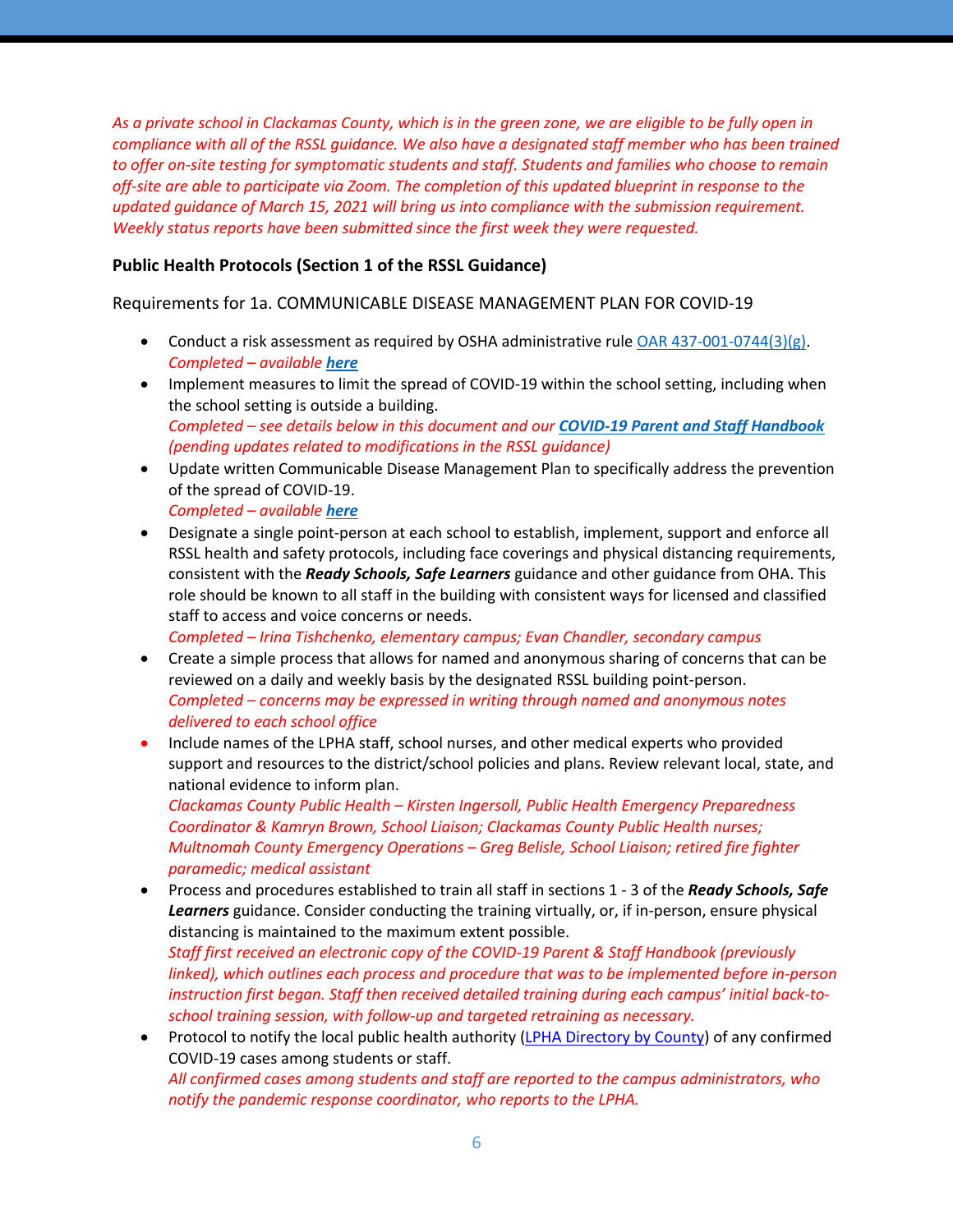• Plans for systematic disinfection of classrooms, common areas, offices, table surfaces, bathrooms and activity areas.

*Before students arrive for any period of on-site learning, assessment or activity, staff will disinfect and sanitize classrooms, offices, bathrooms, activity areas, drinking fountains, sink and door handles, and any shared objects that are used by multiple individuals. Disinfectants will be applied safely and correctly following labeling directions as specified by the manufacturer. These products will be kept away from students. To reduce the risk of asthma, disinfectant products will be selected from the EPA List N with asthma-safer ingredients (e.g. hydrogen peroxide, citric acid, or lactic acid) and avoiding products that mix these with asthma-causing ingredients like peroxyacetic acid, sodium hypochlorite (bleach), or quaternary ammonium compounds. Additionally, each item or surface will be wiped, disinfected or sanitized as much as possible between uses by separate individuals throughout the day. This includes uses within stable cohorts of such objects as door handles, drawer knobs, writing utensils, manipulatives, desktops, electronic devices and every object that is touched by multiple people.*

- Process to report to the LPHA any cluster of any illness among staff or students. *As previously noted, all confirmed cases among students and staff are reported to the campus administrators, who notify the pandemic response coordinator, who reports to the LPHA. This same process will be followed in the case of any cluster of illnesses involving primary symptoms of COVID-19 among students and staff.*
- Protocol to cooperate with the LPHA recommendations. *All recommendations from the LPHA will be followed as quickly as possible.*
- Provide all logs and information to the LPHA in a timely manner. *All cohort logs are kept available for the LPHA and can be provided immediately, along with any other necessary information.*
- Protocol for screening students and staff for symptoms (see section 1f of the *Ready Schools, Safe Learners* guidance).
	- *Completed – see section 1f*
- Protocol to isolate any ill or exposed persons from physical contact with others. *Students and staff who become ill at school, particularly if they have primary symptoms, will be immediately isolated and excluded from school to be evaluated and to seek COVID-19 testing by their regular physician or the LPHA. Each campus has designated a location that allows for supervision, symptom monitoring, and removal from contact with others for any individual who arrives at school while demonstrating symptoms, or for anyone who becomes symptomatic or reports primary symptoms while at school.*
- Protocol for communicating potential COVID-19 cases to the school community and other stakeholders (see section 1e of the *Ready Schools, Safe Learners* guidance). *Completed – see section 1e*
- Create a system for maintaining daily logs for each student/cohort for the purposes of contact tracing. This system needs to be made in consultation with a school/district nurse or an LPHA official.

#### *Completed – see section 1d*

- Required components of individual daily student/cohort logs include:
	- o Child's name
	- o Drop off/pick up time
	- o Parent/guardian name and emergency contact information
	- $\circ$  All staff (including itinerant staff, district staff, substitutes, and guest teachers) names and phone numbers who interact with a stable cohort or individual student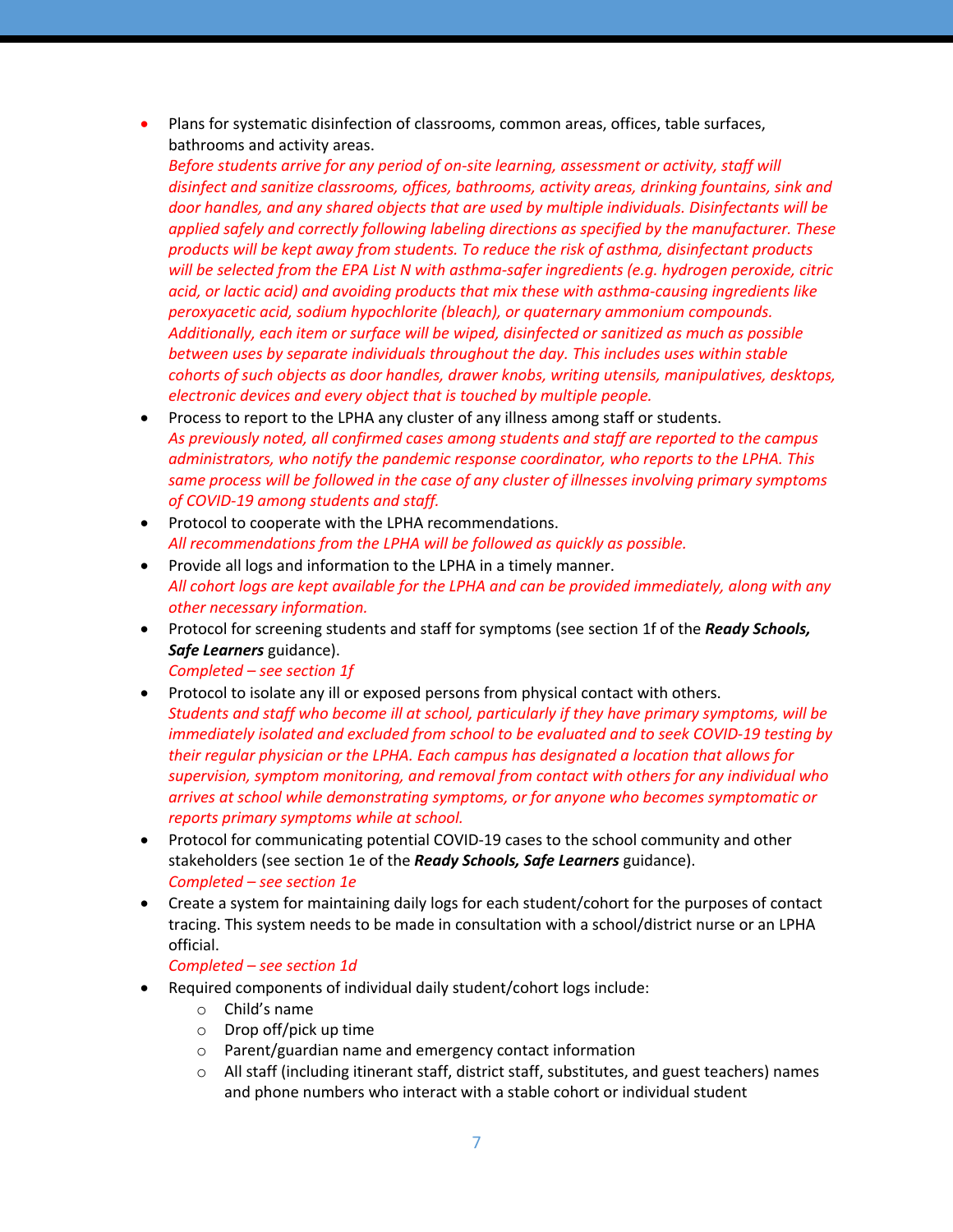*Completed – see section 1d*

• Protocol to record/keep daily logs to be used for contact tracing for a minimum of four weeks to assist the LPHA as needed.

*Completed – see section 1d*

• Process to ensure that all itinerant and all district staff (maintenance, administrative, delivery, nutrition, and any other staff ) who move between buildings keep a log or calendar with a running four-week history of their time in each school building and who they were in contact with at each site.

*Completed – see section 1d*

• Process to ensure that the school reports to and consults with the LPHA regarding cleaning and possible classroom or program closure if anyone who has entered school is diagnosed with COVID-19.

*Completed – The school has and will continue to report to and consult with the LPHA regarding the cleaning practices outline in this operational blueprint and potential classroom and program closure with any confirmed case of COVID-19.*

- Designate a staff member and process to ensure that the school provides updated information regarding current instructional models and student counts and reports these data in ODE's COVID-19 Weekly School Status system. *Completed – Updated information and student counts are provided by the pandemic response coordinator*
- Protocol to respond to potential outbreaks (see section 3 of the *Ready Schools, Safe Learners* guidance). *Completed – see section 3*

Plan Details for 1a.

Please enter the details of your On-Site or Hybrid plan that correspond to the requirements listed above:

*See notes under each bullet point.*

### Requirements for 1b. HIGH-RISK POPULATIONS

• Serve students in high-risk population(s) whether learning is happening through On-Site *(including outside)*, Hybrid (partially On-Site and partially Comprehensive Distance Learning models), or Comprehensive Distance Learning models.

Medically Fragile, Complex and Nursing-Dependent Student Requirements

- All districts must account for students who have health conditions that require additional nursing services. Oregon law (ORS 336.201) defines three levels of severity related to required nursing services:
	- o Medically Complex: Are students who may have an unstable health condition and who may require daily professional nursing services.
	- o Medically Fragile: Are students who may have a life-threatening health condition and who may require immediate professional nursing services.
	- $\circ$  Nursing-Dependent: Are students who have an unstable or life-threatening health condition and who require daily, direct, and continuous professional nursing services.
- Review Supplemental Guidance on Community and Health Responsibilities Regarding FAPE in Relation to IDEA During CDL and Hybrid.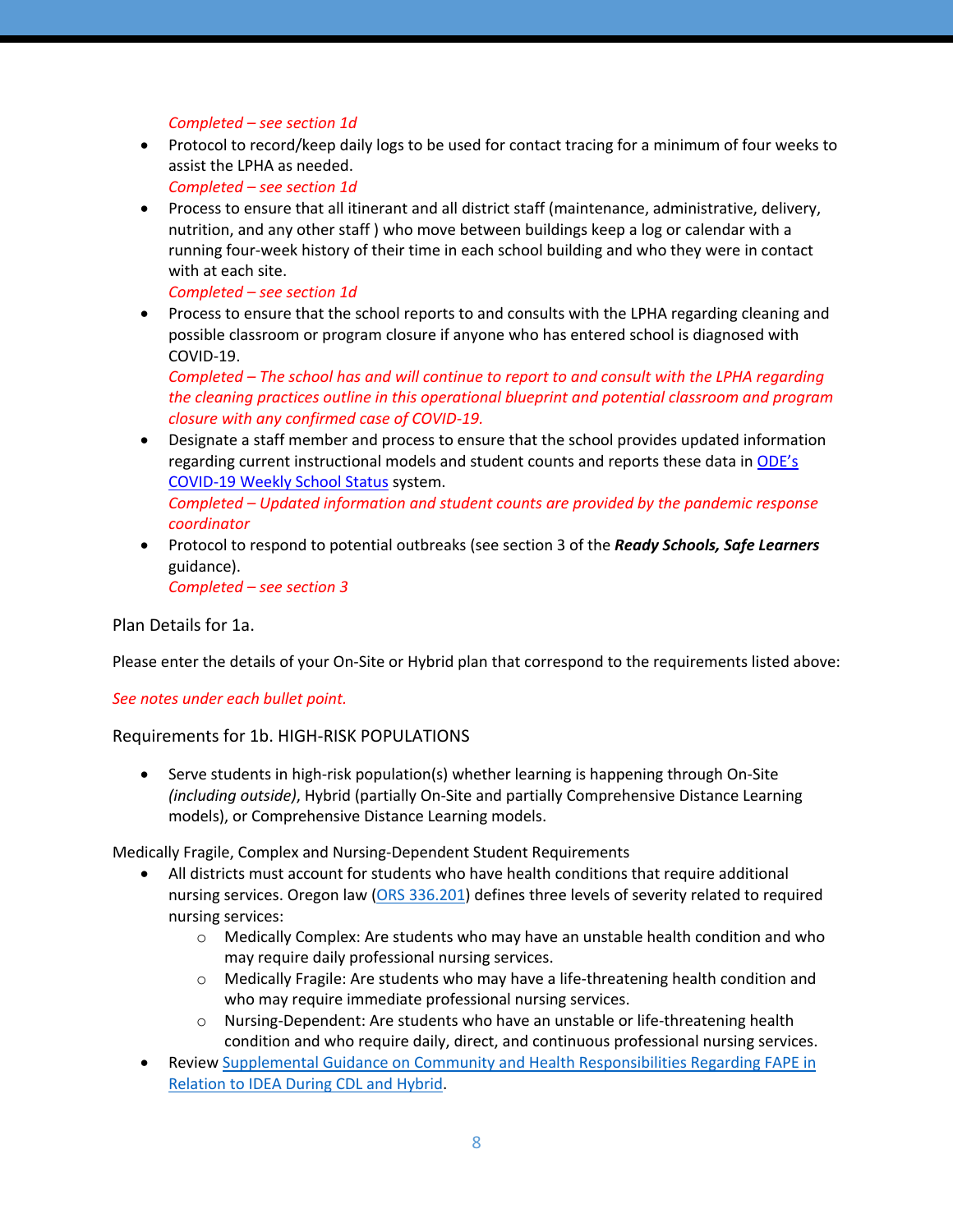- Staff and school administrators, in partnership with school nurses, or other school health providers, should work with interdisciplinary teams to address individual student needs. The school registered nurse (RN) is responsible for nursing care provided to individual students as outlined in ODE guidance and state law:
	- $\circ$  Communicate with parents and health care providers to determine return to school status and current needs of the student.
	- $\circ$  Coordinate and update other health services the student may be receiving in addition to nursing services. This may include speech language pathology, occupational therapy, physical therapy, as well as behavioral and mental health services.
	- o Modify Health Management Plans, Care Plans, IEPs, or 504 or other student-level medical plans, as indicated, to address current health care considerations.
	- $\circ$  The RN practicing in the school setting should be supported to remain up to date on current guidelines and access professional support such as evidence-based resources from the Oregon School Nurses Association.
	- $\circ$  Service provision should consider health and safety as well as legal standards.
	- $\circ$  Appropriate medical-grade personal protective equipment (PPE) should be made available to nurses and other health providers.
	- o Work with an interdisciplinary team to meet requirements of ADA and FAPE.
	- $\circ$  High-risk individuals may meet criteria for exclusion during a local health crisis.
	- o Refer to updated state and national guidance and resources such as:
		- § U.S. Department of Education Supplemental Fact Sheet: Addressing the Risk of COVID-19 in Preschool, Elementary and Secondary Schools While Serving Children with Disabilities from March 21, 2020.
		- § ODE guidance updates for Special Education. Example from March 11, 2020.
		- OAR 581-015-2000 Special Education, requires districts to provide 'school health services and school nurse services' as part of the 'related services' in order 'to assist a child with a disability to benefit from special education.'
		- § OAR 333-019-0010 Public Health: Investigation and Control of Diseases: General Powers and Responsibilities, outlines authority and responsibilities for school exclusion.

# Plan Details for 1b.

Please enter the details of your On-Site or Hybrid plan that correspond to the requirements listed above:

## *All students are served through our on-site model with distance learning available as an option when necessary. We do not currently have any students enrolled who are nursing-dependent or medically fragile.*

### Requirements for 1c. PHYSICAL DISTANCING

- Elementary Level: Support physical distancing in all daily activities and instruction, maintaining at least 3 feet between students to the maximum extent possible.
- Middle and High School Level when at a county case rate of <200 (green level on the metrics chart in Section 0): Support physical distancing in all daily activities and instruction, maintaining at least 3 feet between students to the maximum extent possible.
- Middle and High School Level when at a county case rate of ≥200 (yellow and red levels on the metrics chart in Section 0): Support physical distancing in all daily activities and instruction, maintaining at least 6 feet between students to the maximum extent possible.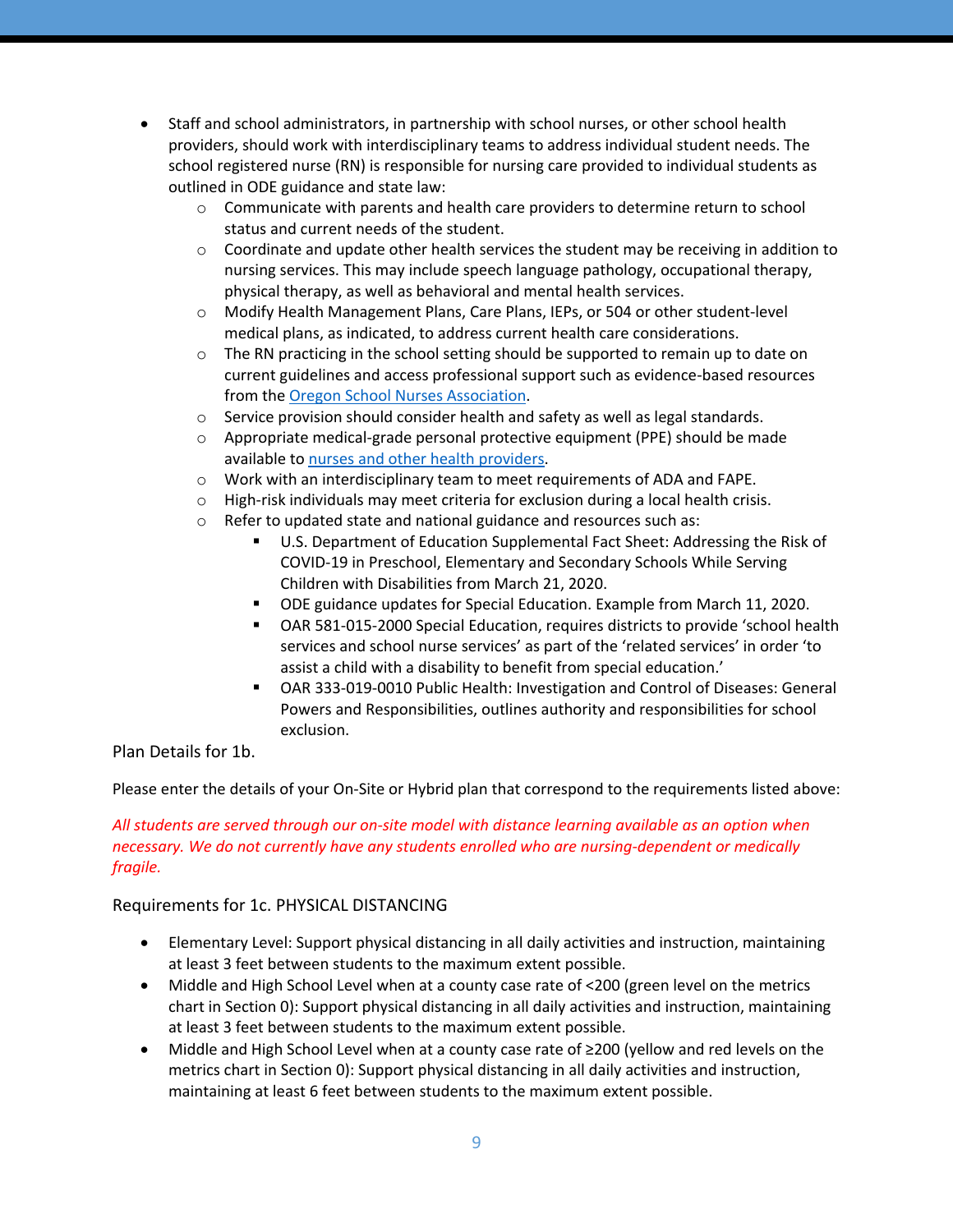- All Levels: Support physical distancing in all daily activities and instruction, maintaining 6 feet between staff at all times and 6 feet between staff and students to the maximum extent possible.
- Consider physical distancing requirements when determining room capacity. Calculate only with usable classroom space, understanding that desks and room set-up will require use of all space in the calculation. Additional space for entry, exit, and movement within classroom should be considered. This also applies for professional development and staff gatherings.
- Within this design, consider minimum space for educators to have their own space in the learning environment and allow for the educator to move through the room efficiently and carefully while maintaining 6 feet of physical distance between the educator and the student to the maximum extent feasible.
- Minimize time standing in lines and take steps to ensure that required distance between students is maintained, including marking spacing on floor, one-way traffic flow in constrained spaces, etc.
- Schedule modifications to limit the number of students in the building or outside learning space (e.g., rotating groups by days or location, staggered schedules to avoid hallway crowding and gathering).
- Plan for students who will need additional support in learning how to maintain physical distancing requirements. Provide instruction; don't employ punitive discipline.
- Staff must maintain physical distancing during all staff meetings and conferences, or consider remote web-based meetings.

Plan Details for 1c.

Please enter the details of your On-Site or Hybrid plan that correspond to the requirements listed above:

*Classroom capacity was calculated based on the previous requirement of 35 square feet per student. Student desks are placed at least three feet apart and staff maintain six feet of separation between themselves and all other staff and students. Teachers have their own space for delivering instruction and clear paths for moving through each learning space.*

*Cohorts will only transition from their classrooms at the beginning and end of each day and for a staggered PE/Recess break. Students will remain in the classroom designated for their cohorts except for bathroom and drink breaks with permission, and teacher-directed activities.*

*A system has been devised to create a visual cue to ensure that each bathroom is never occupied by more than two students.*

*Where possible, restrooms and activity areas will also be limited to use by one or a few specific stable cohorts. At the elementary campus, the downstairs restrooms will be used exclusively by the K4 and 5th grade cohorts. The upstairs restrooms will be shared between the remaining cohorts.* 

*As much as possible, hallways and common areas will be designated for one-way traffic. In places where individuals may have reason to congregate or line up, physical distancing marks will be added to the floor to indicate where students and adults may stand to maintain six feet of separation. This may happen near drinking fountains, restrooms, and in common areas where arrival and dismissal procedures are followed.*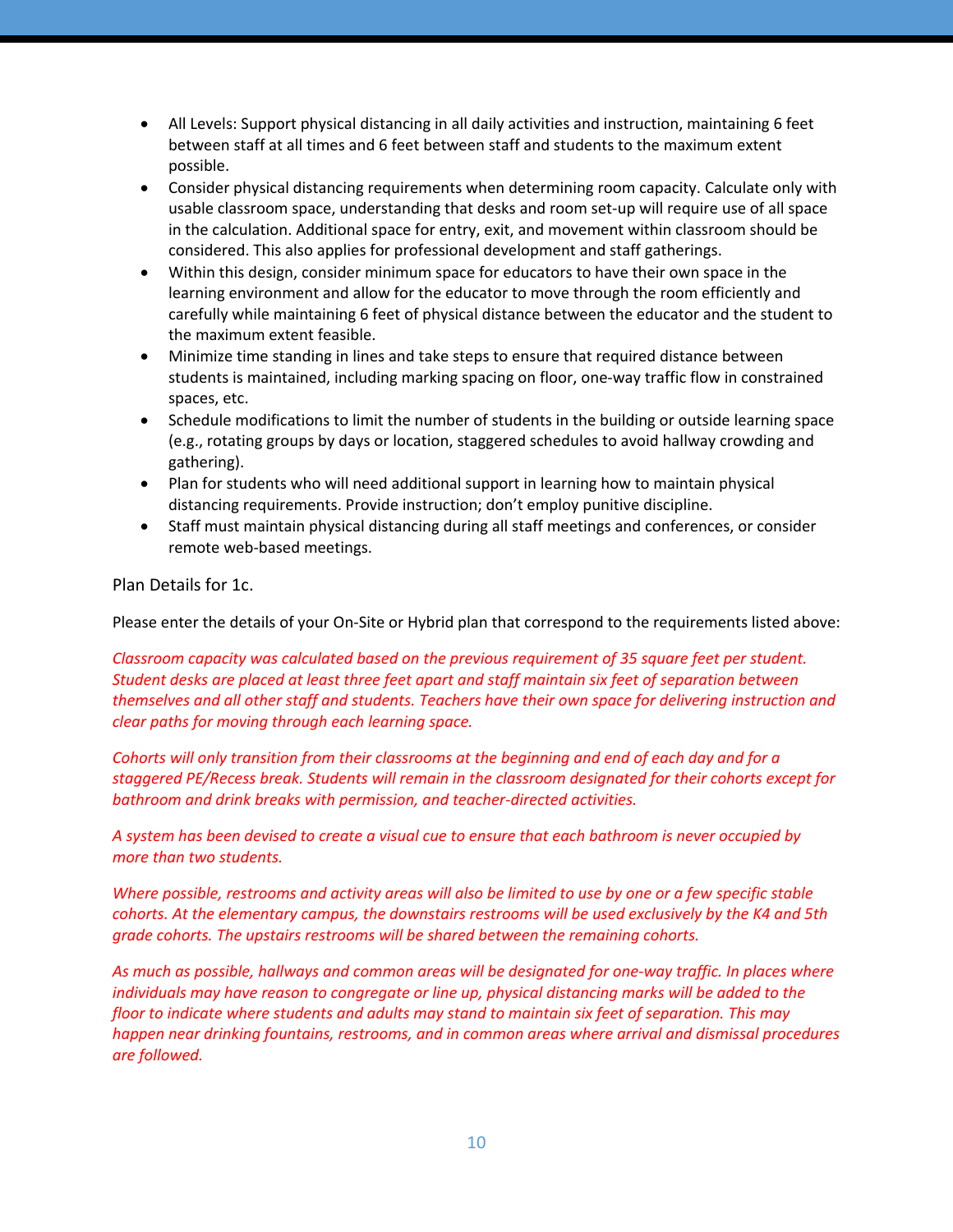*Drinking fountains at the elementary campus will be turned off. At the secondary campus, they will be used exclusively for filling water bottles or cups, not for drinking directly from the fountain.*

*Staff and parents will prepare younger children to practice physical distancing and to wear face coverings safely and effectively (over both the nose and the mouth). This includes instruction on how to properly wear a face covering, desensitization support (getting used to wearing face coverings), recommended materials for homemade face coverings, proper care and cleaning, and how to allow for "face covering breaks" during instruction.*

*Students who struggle to follow the procedures in this document will not receive discipline. Staff will respond with grace, continue to instruct, and give opportunities to practice the desired behavior.*

## Requirements for 1d. COHORTING

- Establish stable cohorts:
	- $\circ$  The smaller the cohort, the less risk of spreading disease. As cohort groups increase in size, the risk of spreading disease increases.
- Each school must have a system for daily logs to ensure contract tracing among the cohort(s) (see section 1a).
- Minimize interaction between students in different stable cohorts (e.g., access to restrooms, activities, common areas). Provide access to All Gender/Gender Neutral restrooms.
- Cleaning and sanitizing surfaces (e.g., desks, dry erase boards, door handles, etc.) must be maintained between multiple student uses, even in the same cohort.
- Design cohorts such that all students (including those protected under ADA and IDEA) maintain access to general education, grade-level academic content standards , and peers.
- Minimize the number of staff that interact with each cohort to the extent possible, staff who interact with multiple stable cohorts must wash/sanitize their hands between interactions with different stable cohorts.
- Elementary staff who interact with multiple cohorts (music, PE, library, paraprofessionals who provide supervision at recesses, etc.) should have schedules altered to reduce the number of cohorts/students they interact within a week. Consider having these staff engage via technology, altering duties so that they are not in close contact with students in multiple cohorts, or adjust schedules to reduce contacts.

# Plan Details for 1d.

Please enter the details of your On-Site or Hybrid plan that correspond to the requirements listed above:

*All students are assigned to a single stable cohort of classmates at the same grade level(s). The largest cohort is 14 students. Each elementary grade level (K-5) is divided into two separate stable cohorts, which each attend in-person instruction for half of the day. Grades 6-12 will each have their own cohorts (9-12 will be considered a single cohort).*

*Each campus has created a site-specific arrival and dismissal procedure that maintains physical distancing, accounts as much as possible for preserving stable cohorts, maintains sanitizing requirements, expedites the transition to assigned classrooms, and accurately documents the signin/sign-out times and any other required information on the daily log.*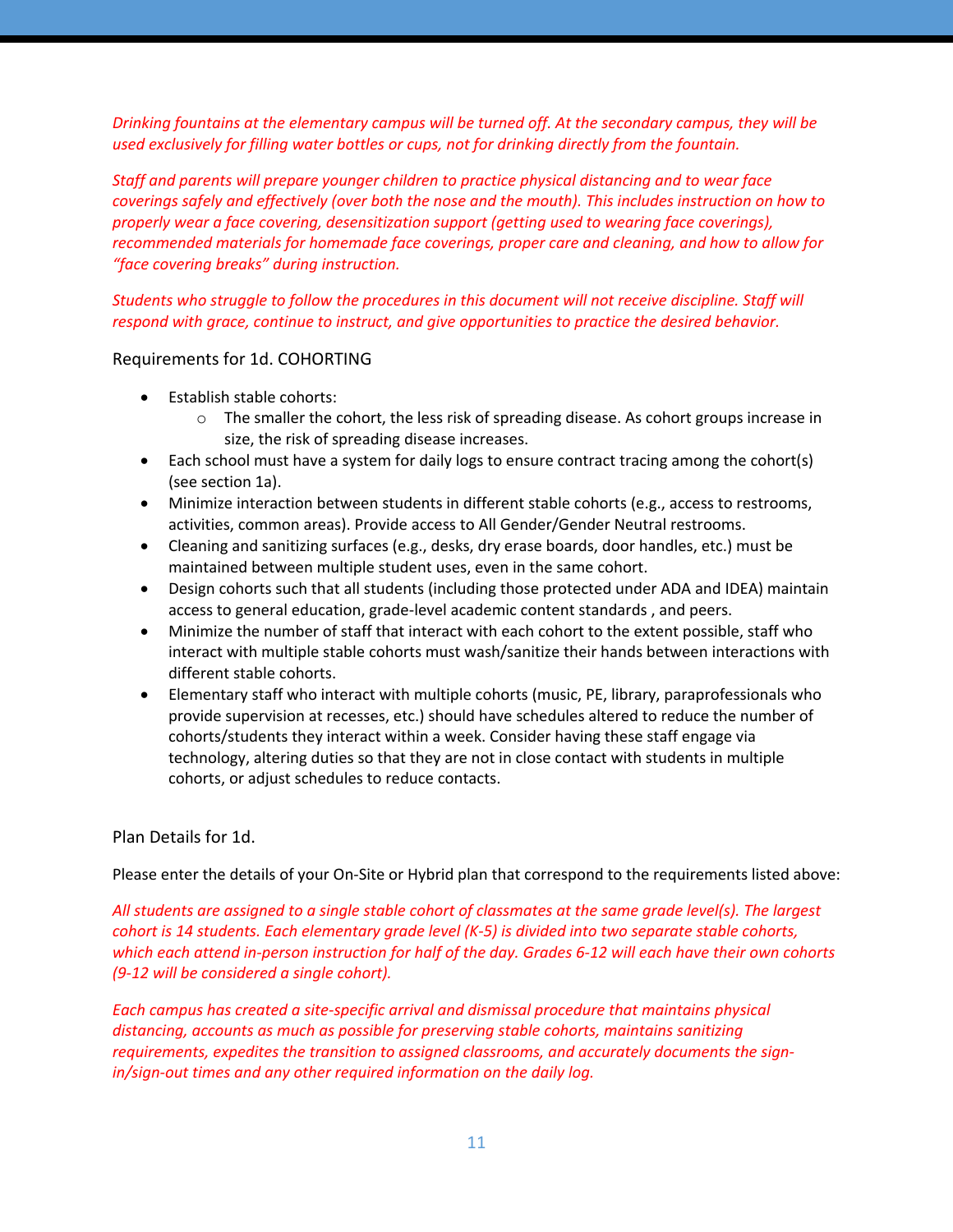*A daily log was created for each cohort, listing the name, drop-off and pick-up times, guardian name and emergency contact, and the names and phone numbers of all staff who interact with each cohort on a given day. As students enter the building, they will sanitize their hands and proceed directly to their classrooms where the teacher will document their arrival time on the daily cohort log. At the conclusion of each week, the daily logs will be kept in the school office at each campus for at least four weeks by the school administrators. This system, including the cohort log, was made in coordination with Kirsten Ingersoll, Clackamas County Public Health Emergency Preparedness Coordinator.*

*In general, staff do not work at both campuses. Even administrators from each building interact only on as they are dropping off or picking up materials. The only exception is the PE teacher, who follows a very consistent schedule and who is easily able to keep a log of his time in each building and with which cohorts he interacted.*

Requirements for 1e. PUBLIC HEALTH COMMUNICATION AND TRAINING

- Communicate to staff at the start of On-Site instruction and at periodic intervals explaining infection control measures that are being implemented to prevent spread of disease.
- Offer initial training to all staff prior to being in-person in any instructional model. Training could be accomplished through all staff webinar, narrated slide decks, online video, using professional learning communities, or mailing handouts with discussion. Training cannot be delivered solely through the sharing or forwarding information electronically or in paper copy form as this is an insufficient method for ensuring fidelity to public health protocols (see section 8b for specific training requirements). Note: Instructional time requirements allow for time to be devoted for professional learning that includes RSSL training.
- Post "COVID -19 Hazard Poster" and "Masks Required" signs as required by OSHA administrative rule OAR 437-001-0744(3)(d) and (e).
- Develop protocols for communicating with students, families and staff who have come into close contact with a person who has COVID-19.
	- $\circ$  The definition of exposure is being within 6 feet of a person who has COVID-19 for at least 15 cumulative minutes in a day.
	- o OSHA has developed a model notification policy.
- Develop protocols for communicating immediately with staff, families, and the school community when a new case(s) of COVID-19 is diagnosed in students or staff members, including a description of how the school or district is responding.
- Periodic interval training also keeps the vigilance to protocols ever present when fatigue and changing circumstances might result in reduced adherence to guidance.
- Provide all information in languages and formats accessible to the school community.

Plan Details for 1e.

Please enter the details of your On-Site or Hybrid plan that correspond to the requirements listed above:

*Staff first received an electronic copy of the COVID-19 Parent & Staff Handbook (previously linked), which outlines each process and procedure that was to be implemented before in-person instruction first began, as well as the steps that would be taken in the event of any COVID-19 infection or exposure, as listed in this document and the previously mentioned handbook. Staff then received detailed training during each campus' initial back-to-school training session, with follow-up and targeted retraining as necessary.*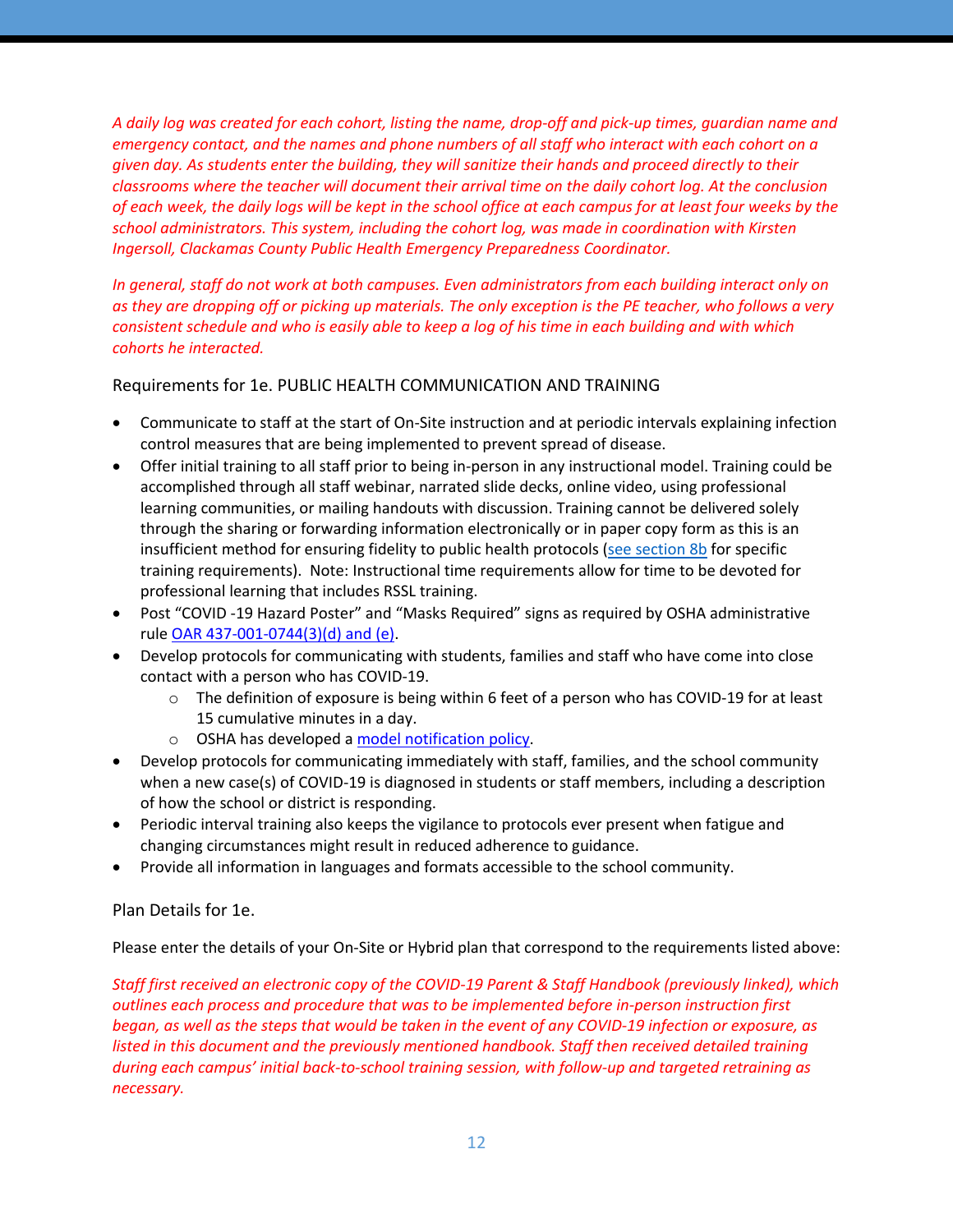*Posters related to COVID-19 hazards and mask requirements have been placed throughout each campus building.*

*When a case or potential case of COVID-19 is identified among the students or staff, an administrator will work in coordination with the local public health authority and its contact tracers, who will provide guidance about what information should be distributed and to which audiences within the school community. Administrators may also use the communication templates in the Planning for COVID-19 Scenarios in Schools guidance.*

### *Follow-up training is provided periodically to maintain fidelity of implementation.*

*All content is available to parents in Russian or Spanish upon request.*

## Requirements for 1f. ENTRY AND SCREENING

- Direct students and staff to stay home if they have COVID-19 symptoms**.** COVID-19 symptoms are as follows:
	- $\circ$  Primary symptoms of concern: cough, fever (temperature of 100.4°F or higher) or chills, shortness of breath, difficulty breathing, or new loss of taste or smell.
	- $\circ$  Note that muscle pain, headache, sore throat, diarrhea, nausea, vomiting, new nasal congestion, and runny nose are also symptoms often associated with COVID-19. More information about COVID-19 symptoms is available from CDC.
	- $\circ$  In addition to COVID-19 symptoms, students must be excluded from school for signs of other infectious diseases, per existing school policy and protocols. See pages 9-11 of OHA/ODE Communicable Disease Guidance for Schools.
	- o Emergency signs that require immediate medical attention:
		- Trouble breathing
		- Persistent pain or pressure in the chest
		- New confusion or inability to awaken
		- § Bluish lips or face (lighter skin); greyish lips or face (darker skin)
		- Other severe symptoms
- Screen all *elementary grade* students for symptoms on-site every day. This can be done visually as well as asking students and staff about any new symptoms or close contact with someone with COVID-19. For students, confirmation from a parent/caregiver or guardian can also be appropriate. *Secondary students must also be screened every day. This can be done off-site, prior to coming to school.*
- Staff members can self-screen and attest to their own health, but regular reminders of the importance of daily screening must be provided to staff.<sup>4</sup>
	- $\circ$  Anyone displaying or reporting the primary symptoms of concern must be isolated (see section 1i) and sent home as soon as possible. See table "Planning for COVID-19 Scenarios in Schools."
	- o Additional guidance for nurses and health staff.

<sup>&</sup>lt;sup>4</sup> Self-screening of adult staff members can be efficient but also problematic if not held to the highest of standards and building a culture where staff don't sign-in when they have symptoms that should have them staying or working from home.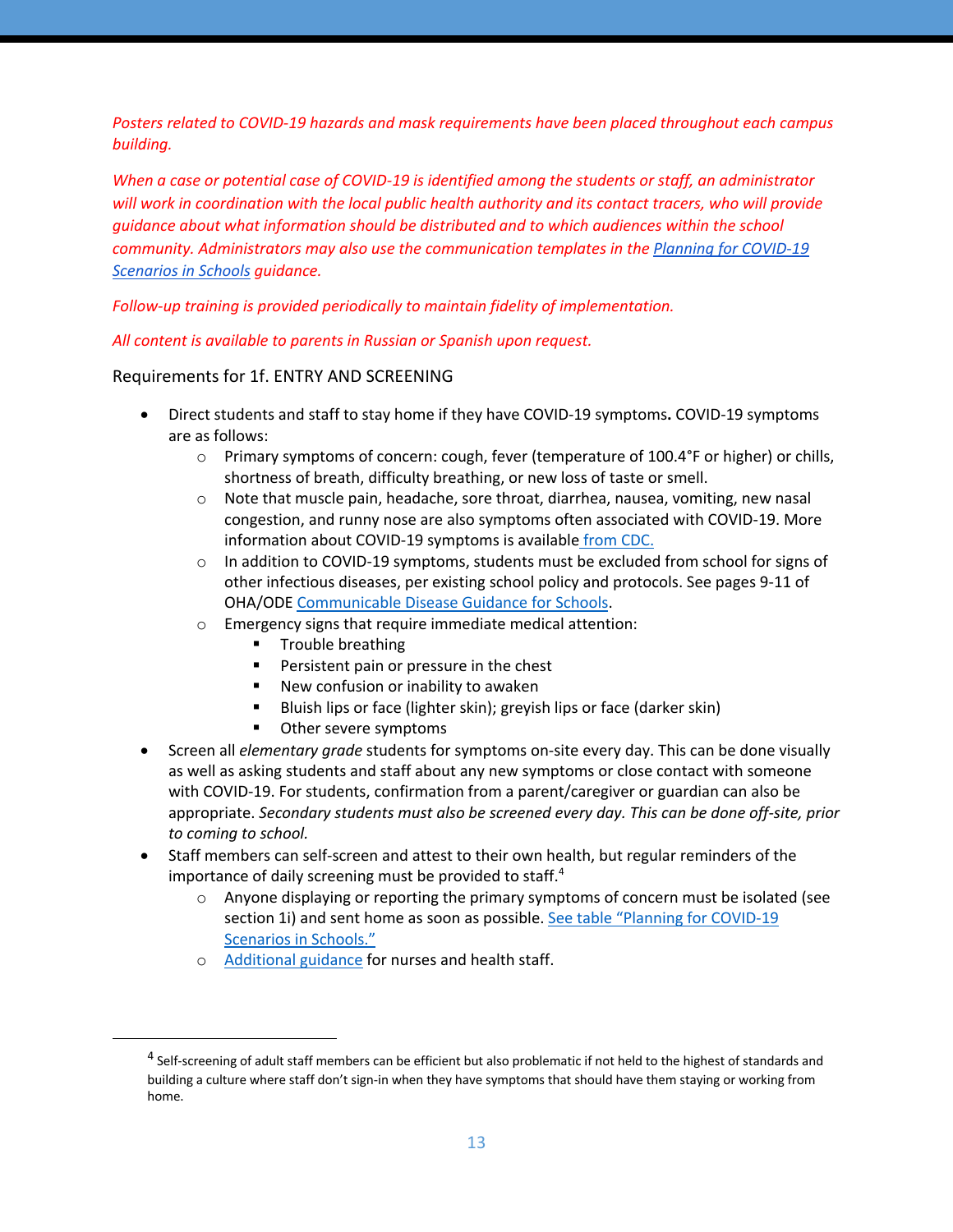- Follow LPHA advice on restricting from school any student or staff known to have been exposed (e.g., by a household member) to COVID-19. See "Planning for COVID-19 Scenarios in Schools" and the COVID-19 Exclusion Summary Guide.
- Staff or students with a chronic or baseline cough that has worsened or is not well-controlled with medication must be excluded from school. Do not exclude staff or students who have other symptoms that are chronic or baseline symptoms (e.g., asthma, allergies, etc.) from school. *See the* COVID-19 Exclusion Summary Guide.
- Hand hygiene on entry to school every day: wash with soap and water for 20 seconds or use an alcohol-based hand sanitizer with 60-95% alcohol.

# Plan Details for 1f.

Please enter the details of your On-Site or Hybrid plan that correspond to the requirements listed above:

*Parents and staff have received training and the COVID-19 Parent & Staff Handbook, which clearly identifies the primary symptoms of COVID-19. The Communicable Disease Management Plan (both documents previously linked) has also been updated to ensure that no ill person comes to school.*

*School staff will conduct a visual screening of each individual who enters the building, including parents, visitors, other staff, and all others, to ensure no symptomatic person enters. At both campuses, the assigned staff person will prop open the entry door to eliminate a common touch point, conduct a visual screening of all who enter the building, and monitor to make sure each individual uses hand sanitizer.*

*Staff and parents have received training on "Planning for COVID-19 Scenarios in Schools" and how to differentiate between primary symptoms of COVID-10 and other symptoms and illnesses for school exclusion purposes. Case-by-case decisions about school exclusion are made by campus administrators and the pandemic response coordinator, with input from medical professionals and the LPHA when needed.*

### Requirements for 1g. VISITORS/VOLUNTEERS

- Restrict non-essential visitors/volunteers.
	- o Examples of essential visitors include: DHS Child Protective Services, Law Enforcement, etc.
	- o Examples of non-essential visitors/volunteers include: Parent Teacher Association (PTA), classroom volunteers, etc.
- Diligently screen all visitors/volunteers for symptoms and ask questions about symptoms and any close contact with someone diagnosed with COVID-19 upon every entry. Restrict from school property any visitor known to have been exposed to COVID-19. See the COVID-19 Exclusion Summary Guide.
- Visitors/volunteers must wash or sanitize their hands upon entry and exit.
- Visitors/volunteers must maintain 6 feet of physical distancing, wear face coverings, and adhere to all other provisions of this guidance.

Plan Details for 1g.

Please enter the details of your On-Site or Hybrid plan that correspond to the requirements listed above:

*School staff will conduct a visual screening of each individual who enters the building, including parents, visitors, other staff, and all others, to ensure no symptomatic person enters. At both campuses, the*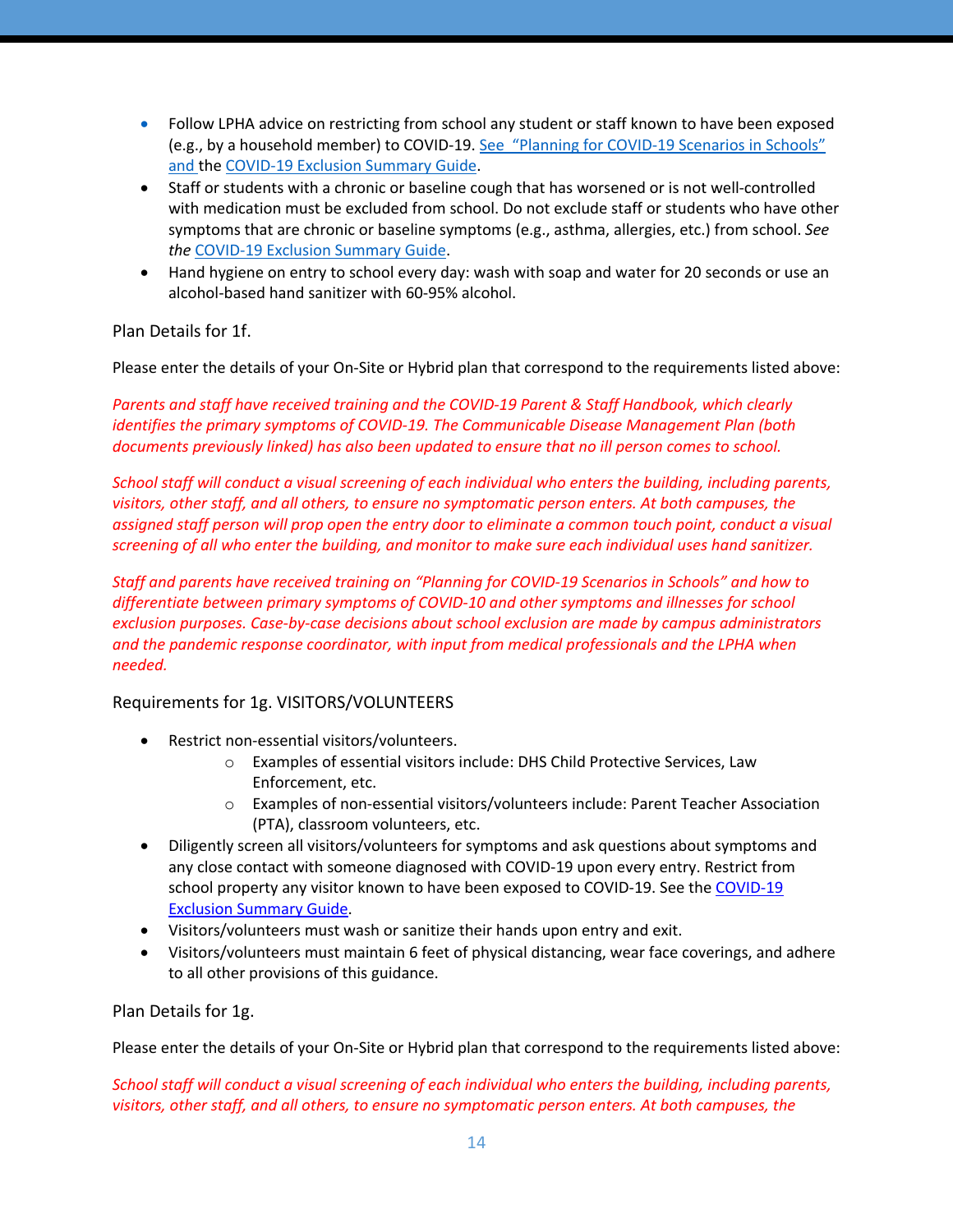*assigned staff person will prop open the entry door to eliminate a common touch point, conduct a visual screening of all who enter the building, and monitor to make sure each individual uses hand sanitizer, wears a face covering, and maintains physical distancing. Non-essential visitors will be restricted, as will all potential entrants who have had a close contact with a confirmed case of COVID-19. The school office will receive visitors by appointment only. As much as possible, meetings with parents, including parentteacher-student conferences, will be conducted virtually.*

Requirements for 1h. FACE COVERINGS, FACE SHIELDS, AND CLEAR PLASTIC BARRIERS

- Employers are required to provide masks, face coverings, or face shields for all staff, contractors, other service providers, visitors and volunteers.
- Face coverings or face shields for all staff, contractors, other service providers, visitors or volunteers informed by CDC guidelines for Face Coverings. Individuals may remove their face coverings while working alone in private offices. Face shields are an acceptable alternative only when a person has a medical condition that prevents them from wearing a mask or face covering, when people need to see mouth and tongue motions in order to communicate, or when an individual is speaking to an audience for a short period of time and clear communication is otherwise not possible.
- Face coverings or face shields for all students in grades Kindergarten and up following CDC guidelines for Face Coverings. Face shields are an acceptable alternative only when a student has a medical condition that prevents them from wearing a mask or face covering, or when people need to see the student's mouth and tongue motions in order to communicate.
- Face coverings should be worn both indoors and outdoors, including during outdoor recess.
- "Group mask breaks" or "full classroom mask breaks" are not allowed. If a student removes a face covering, or demonstrates a need to remove the face covering for a short-period of time:
	- o Provide space well away from peers while the face covering is removed. In the classroom setting, an example could be a designated chair where a student can sit and take a 15 minute or less "sensory break;"
		- Students must not be left alone or unsupervised;
		- Designated area or chair must be appropriately distanced from other students and of a material that is easily wiped down for disinfection after each use;
	- $\circ$  Provide additional instructional supports to effectively wear a face covering;
	- $\circ$  Provide students adequate support to re-engage in safely wearing a face covering;
	- $\circ$  Students cannot be discriminated against or disciplined for an inability to safely wear a face covering.
- Face masks<sup>5</sup> for school RNs or other medical personnel when providing direct contact care and monitoring of staff/students displaying symptoms. School nurses shall also wear appropriate Personal Protective Equipment (PPE) for their role.
	- o Additional guidance for nurses and health staff.

Accommodations under ADA or IDEA and providing FAPE while attending to Face Covering Guidance

• If any student requires an accommodation to meet the requirement for face coverings, districts and schools must limit the student's proximity to students and staff to the extent possible to minimize the possibility of exposure. Appropriate accommodations could include:

<sup>5</sup> Face masks refer to medical-grade face masks in this document. RNs and other healthcare providers should refer to OHA for updated information.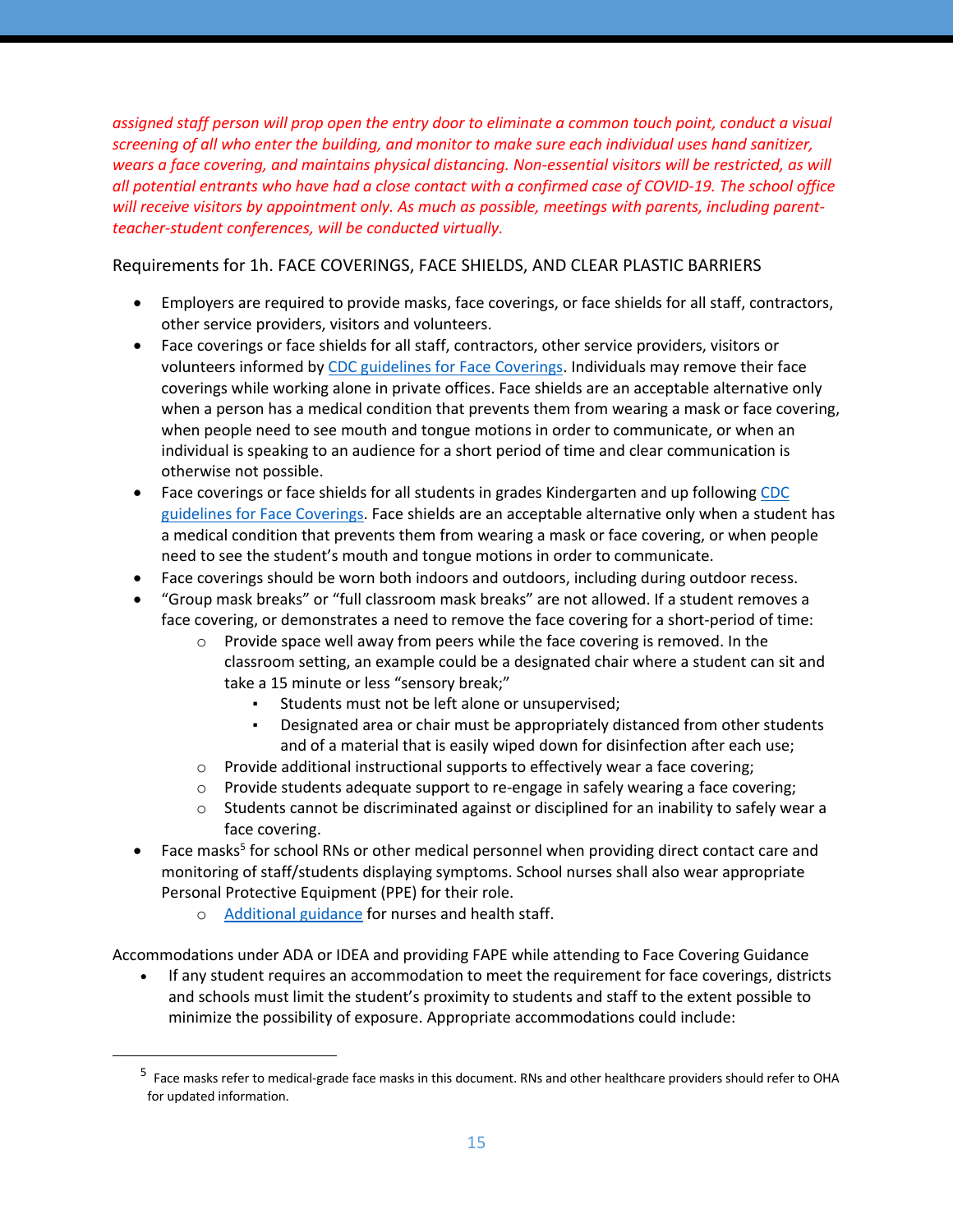- $\circ$  Offering different types of face coverings and face shields that may meet the needs of the student.
- $\circ$  Spaces away from peers while the face covering is removed; students must not be left alone or unsupervised.
- $\circ$  Short periods of the educational day that do not include wearing the face covering, while following the other health strategies to reduce the spread of disease.
- o Additional instructional supports to effectively wear a face covering.
- For students with existing medical conditions and a physician's orders to not wear face coverings, or other health related concerns, schools/districts **must not** deny any in-person instruction.
- Schools and districts must comply with the established IEP/504 plan prior to the closure of inperson instruction in March of 2020, or the current plan in effect for the student if appropriately developed after March of 2020.
	- o If a student eligible for, or receiving services under a 504/IEP, **cannot** wear a face covering due to the nature of the disability, the school or district must:
		- 1. Review the 504/IEP to ensure access to instruction in a manner comparable to what was originally established in the student's plan including on-site instruction with accommodations or adjustments.
		- 2. Not make placement determinations solely on the inability to wear a face covering.
		- 3. Include updates to accommodations and modifications to support students in plans.
	- $\circ$  For students protected under ADA/IDEA, who abstain from wearing a face covering, or students whose families determine the student will not wear a face covering, the school or district must:
		- 1. Review the 504/IEP to ensure access to instruction in a manner comparable to what was originally established in the student's plan.
		- 2. The team must determine that the disability is not prohibiting the student from meeting the requirement.
			- If the team determines that the disability is prohibiting the student from meeting the requirement, follow the requirements for students eligible for, or receiving services under, a 504/IEP who cannot wear a face covering due to the nature of the disability,
			- If a student's 504/IEP plan included supports/goals/instruction for behavior or social emotional learning, the school team must evaluate the student's plan prior to providing instruction through Comprehensive Distance Learning.
		- 3. Hold a 504/IEP meeting to determine equitable access to educational opportunities which may include limited in-person instruction, on-site instruction with accommodations, or Comprehensive Distance Learning.
- For students not currently served under an IEP or 504, districts must consider whether or not student inability to consistently wear a face covering or face shield as required is due to a disability. Ongoing inability to meet this requirement may be evidence of the need for an evaluation to determine eligibility for support under IDEA or Section 504.
- If a staff member requires an accommodation for the face covering or face shield requirements, districts and schools shall work to limit the staff member's proximity to students and staff to the extent possible to minimize the possibility of exposure.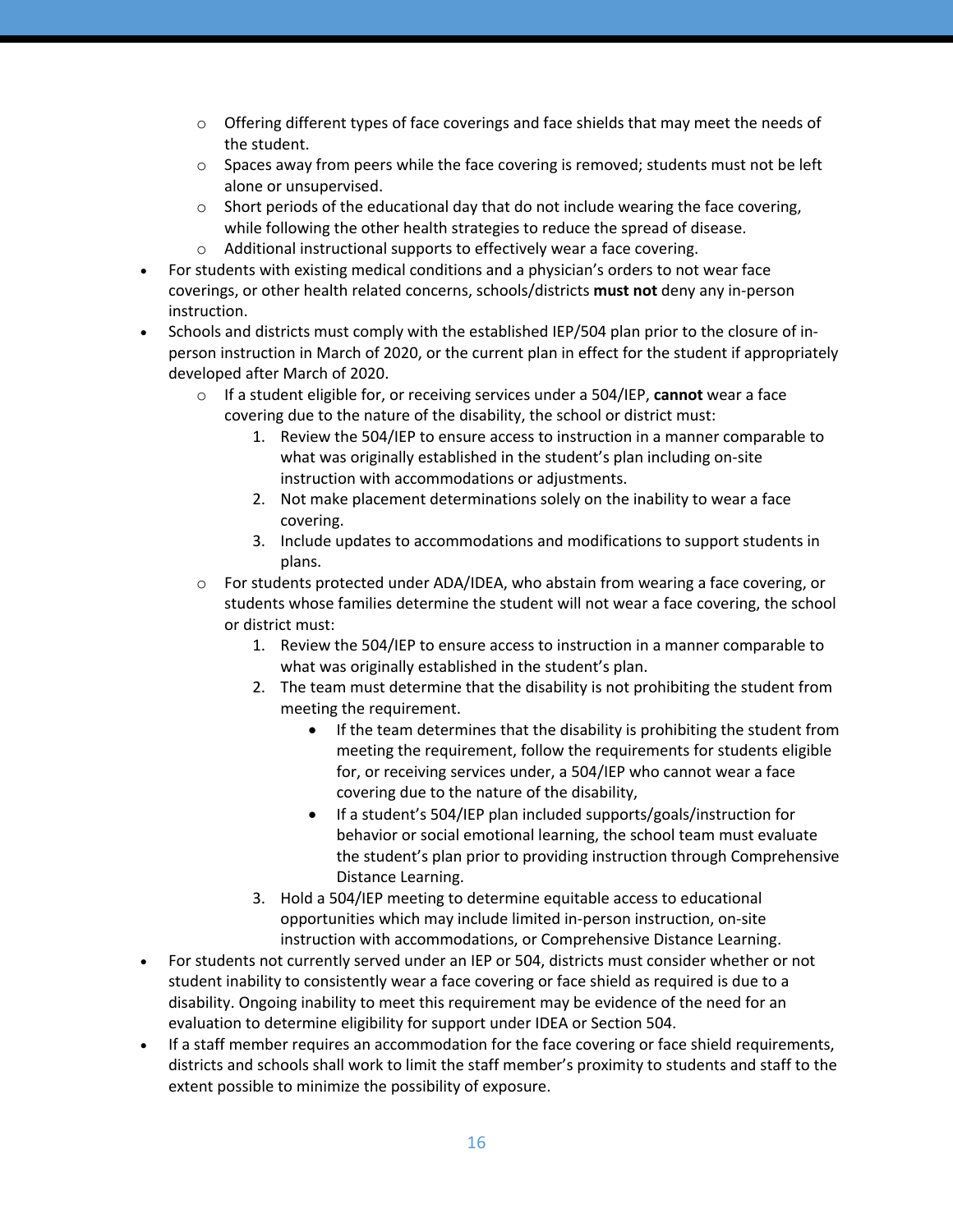## Plan Details for 1h.

Please enter the details of your On-Site or Hybrid plan that correspond to the requirements listed above:

*Face coverings are available at every entry door and in each classroom. They are required at all times during the school day, in alignment with CDC guidelines. Sensory breaks are provided on an individual basis, as needed, while under adult supervision and properly distanced from all others. Our school does not have a nurse or students who are served under an IEP or 504.*

### Requirements for 1i. ISOLATION AND QUARANTINE

- Protocols for exclusion and isolation for sick students and staff whether identified at the time of bus pick-up, arrival to school, or at any time during the school day.
- Protocols for screening students, as well as exclusion and isolation protocols for sick students and staff identified at the time of arrival or during the school day. See the COVID-19 Exclusion Summary Guide.
	- $\circ$  Work with school nurses, health care providers, or other staff with expertise to determine necessary modifications to areas where staff/students will be isolated. If two students present COVID-19 symptoms at the same time, they must be isolated at once. If separate rooms are not available, ensure that 6 feet distance is maintained. Do not assume they have the same illness. Consider if and where students and staff will be isolated during learning outside. Create a comfortable outdoor area for isolation or follow plan for in building isolation.
	- $\circ$  Consider required physical arrangements to reduce risk of disease transmission.
	- o Plan for the needs of generally well students who need medication or routine treatment, as well as students who may show signs of illness.
	- o Additional guidance for nurses and health staff for providing care to students with complex needs.
- Students and staff who report or develop symptoms must be isolated in a designated isolation area in the school or outside learning space, with adequate space and staff supervision and symptom monitoring by a school nurse, other school-based health care provider or school staff until they are able to go home. Anyone providing supervision and symptom monitoring must wear appropriate face covering or face shields.
	- $\circ$  School nurses and health staff in close contact with symptomatic individuals (less than 6 feet) must wear a medical-grade face mask. Other Personal Protective Equipment (PPE) may be needed depending on symptoms and care provided. Consult a nurse or health care professional regarding appropriate use of PPE. Any PPE used during care of a symptomatic individual must be properly removed and disposed of prior to exiting the care space.
	- o After removing PPE, hands shall be immediately cleaned with soap and water for at least 20 seconds. If soap and water are not available, hands can be cleaned with an alcoholbased hand sanitizer that contains 60-95% alcohol.
	- o If able to do so safely, a symptomatic individual shall wear a face covering.
	- $\circ$  To reduce fear, anxiety, or shame related to isolation, provide a clear explanation of procedures, including use of PPE and handwashing.
- Establish procedures for safely transporting anyone who is sick to their home or to a health care facility.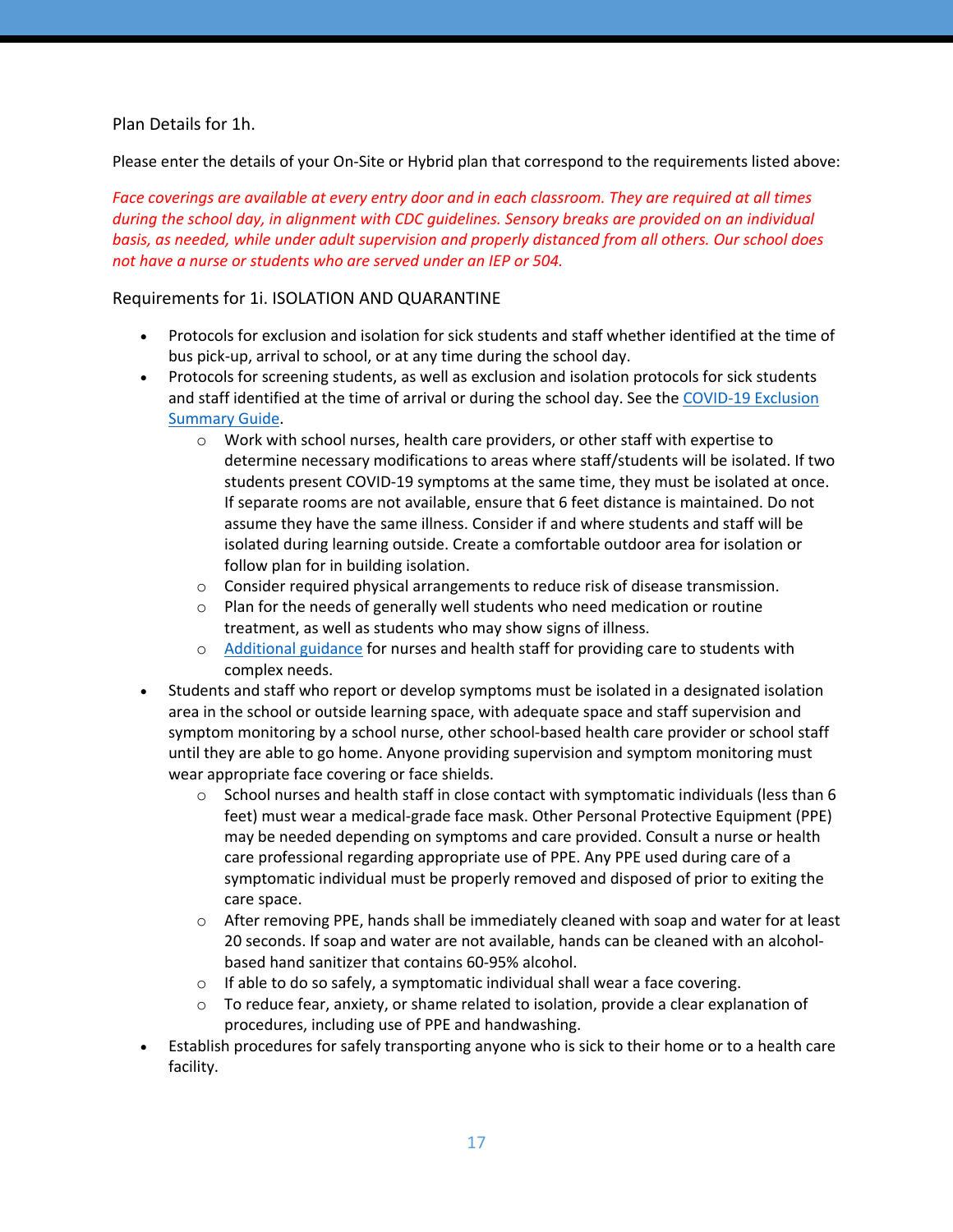- Staff and students who are ill must stay home from school and must be sent home if they become ill at school, particularly if they have COVID-19 symptoms. Refer to table in "Planning for COVID-19 Scenarios in Schools."
- Involve school nurses, School Based Health Centers, or staff with related experience (Occupational or Physical Therapists) in development of protocols and assessment of symptoms (where staffing exists).
- Record and monitor the students and staff being isolated or sent home for the LPHA review.
- The school must provide a remote learning option for students who are required to be temporarily off-site for isolation and quarantine.

## Plan Details for 1i.

Please enter the details of your On-Site or Hybrid plan that correspond to the requirements listed above:

*Students and staff who become ill at school, particularly if they have primary symptoms, will be immediately isolated and excluded from school to be evaluated and to seek COVID-19 testing by their regular physician, a local testing site, or the school's trained test administrator.*

*School staff will conduct a visual screening of each individual who enters the building, including parents, visitors, other staff, and all others, to ensure no symptomatic person enters. Any individual who displays symptoms will be isolated into each campus' designated location for those who are ill.*

*Each campus has a designated location that allows for supervision, symptom monitoring, and removal from contact with others. At the elementary campus, this Is in the fellowship hall next to the kitchen. At the secondary campus, this is in the office, as long as there are no more than two individuals experiencing the primary symptoms.*

*Individuals who report or demonstrate symptoms will wear a mask without exception. If there are more than two symptomatic individuals at the secondary campus, they will wait for pickup in the cafe area near the front entrance.*

*At any point when two or more individuals present COVID-19 symptoms, they will be separated by at least six feet.*

*Any staff who are in close contact with and caring for symptomatic individuals will use personal protective equipment, properly remove and dispose of it before leaving the isolation and care space, and then immediately wash or sanitize their hands.*

*All areas that were occupied by the sick individual will be sanitized, including his or her desk space in the classroom, any restroom that was used, and all parts of the isolation area within six feet of the individual's location.*

*Siblings and others who share rides or are known to have been in close contact with a symptomatic individual may also be isolated as a precaution at the onset of the individual's symptoms.*

*Staff and students who are ill will stay home from school, following the guidance of "Planning for COVID-19 Scenarios in Schools." Students will be given opportunities to engage in academic activities virtually.*

*The school administrators will maintain a log of ill and excluded students and staff that includes the date, the individual's name, the symptom(s) or reason for exclusion, actions taken by the school, additional follow-up that is needed or taken, and, where appropriate, the outcome of the illness (length of absence, other symptoms that emerged, official diagnosis, if available, etc.).*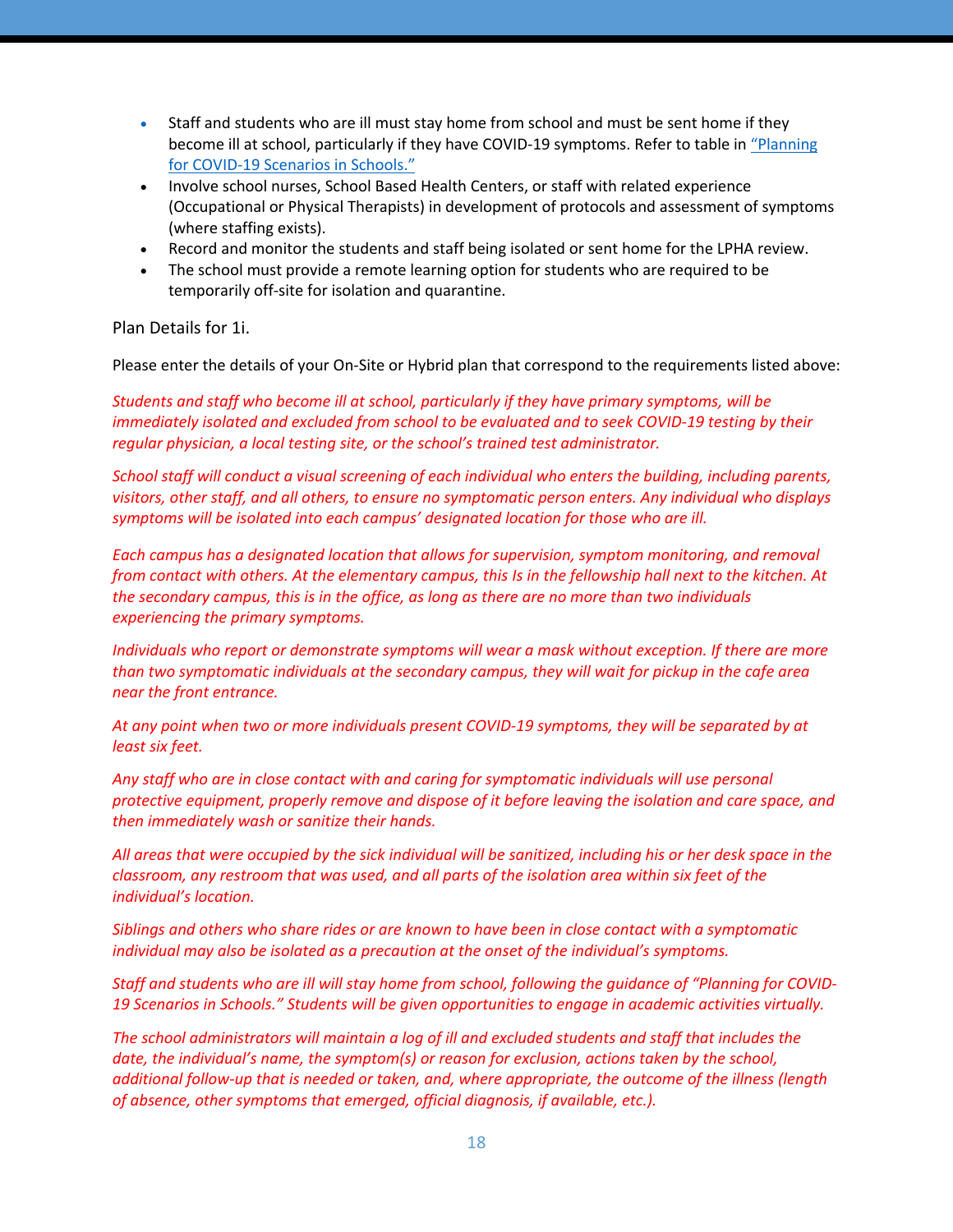## *School staff will not transport students who are ill.*

# **Facilities and School Operations (Section 2 of the RSSL Guidance)**

Some activities and areas will have a higher risk for spread (e.g., band, choir, science labs, locker rooms). When engaging in these activities within the school setting, schools will need to consider additional physical distancing or conduct the activities outside (where feasible). Additionally, schools should consider sharing explicit risk statements for instructional and extra-curricular activities requiring additional considerations (see section 5f of the *Ready Schools, Safe Learners* guidance).

## Requirements for 2a. ENROLLMENT

(Note: Section 2a does not apply to private schools.)

- Enroll all students (including foreign exchange students) following the standard Oregon Department of Education guidelines.
- The temporary suspension of the 10-day drop rule does not change the rules for the initial enrollment date for students:
	- $\circ$  The ADM enrollment date for a student is the first day of the student's actual attendance.
	- $\circ$  A student with fewer than 10 days of absence at the beginning of the school year may be counted in membership prior to the first day of attendance, but not prior to the first calendar day of the school year.
	- $\circ$  If a student does not attend during the first 10 session days of school, the student's ADM enrollment date must reflect the student's actual first day of attendance.
	- $\circ$  Students who were anticipated to be enrolled, but who do not attend at any time must not be enrolled and submitted in ADM.
- If a student has stopped attending for 10 or more days, districts must continue to try to engage the student. At a minimum, districts must attempt to contact these students and their families weekly to either encourage attendance or receive confirmation that the student has transferred or has withdrawn from school. This includes students who were scheduled to start the school year, but who have not yet attended.
- When enrolling a student from another school, schools must request documentation from the prior school within 10 days of enrollment per OAR 581-021-0255 to make all parties aware of the transfer. Documentation obtained directly from the family does not relieve the school of this responsibility. After receiving documentation from another school that a student has enrolled, drop that student from your roll.
- Design attendance policies to account for students who do not attend in-person due to student or family health and safety concerns.
- When a student has a pre-excused absence or COVID-19 absence, the school district must reach out to offer support at least weekly until the student has resumed their education.
- When a student is absent beyond 10 days and meets the criteria for continued enrollment due to the temporary suspension of the 10 day drop rule, continue to count them as absent for those days and include those days in your Cumulative ADM reporting.

# Plan Details for 2a.

Please enter the details of your On-Site or Hybrid plan that correspond to the requirements listed above: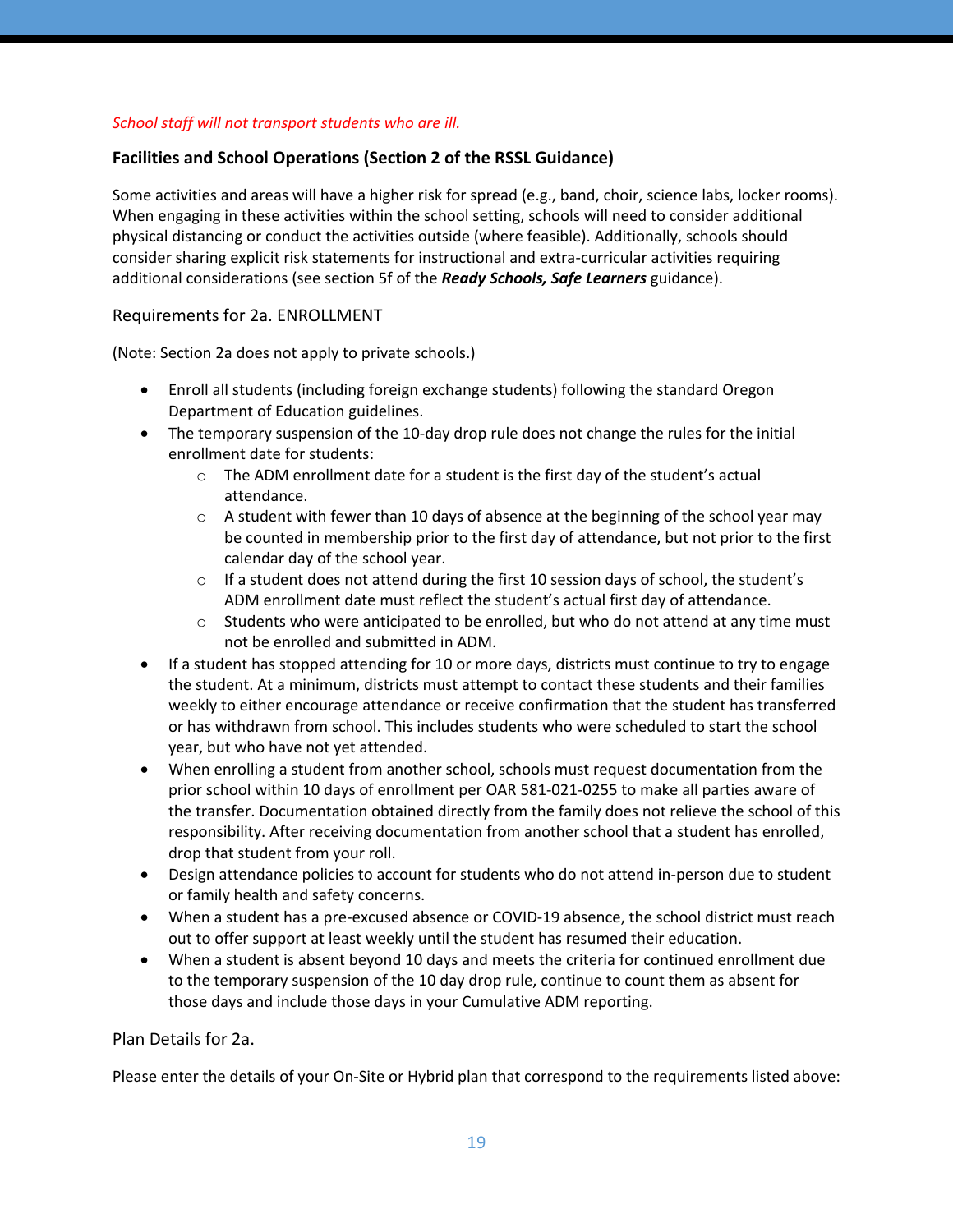# Requirements for 2b. ATTENDANCE

(Note: Section 2b does not apply to private schools.)

- Grades K-5 (self-contained): Attendance must be taken at least once per day for all students enrolled in school, regardless of the instructional model (On-Site, Hybrid, Comprehensive Distance Learning, online schools).
- Grades 6-12 (individual subject): Attendance must be taken at least once for each scheduled class that day for all students enrolled in school, regardless of the instructional model (On-Site, Hybrid, Comprehensive Distance Learning, online schools).
- Alternative Programs: Some students are reported in ADM as enrolled in a non-standard program (such as tutorial time), with hours of instruction rather than days present and days absent. Attendance must be taken at least once for each scheduled interaction with each student, so that local systems can track the student's attendance and engagement. Reported hours of instruction continue to be those hours in which the student was present.
- Online schools that previously followed a two check-in per week attendance process must follow the Comprehensive Distance Learning requirements for checking and reporting attendance.
- Provide families with clear and concise descriptions of student attendance and participation expectations as well as family involvement expectations that take into consideration the home environment, caregiver's work schedule, and mental/physical health.

# Plan Details for 2b.

Please enter the details of your On-Site or Hybrid plan that correspond to the requirements listed above:

# Requirements for 2c. TECHNOLOGY

- Update procedures for district-owned or school-owned devices to match cleaning requirements (see section 2d).
- Procedures for return, inventory, updating, and redistributing district-owned devices must meet physical distancing requirements.
- If providing learning outside and allowing students to engage with devices during the learning experiences, provide safe charging stations.

### Plan Details for 2c.

Please enter the details of your On-Site or Hybrid plan that correspond to the requirements listed above:

*Any school-owned technology that is checked out to a student or family will be sanitized by an administrator before it is released and again upon its return. Administrators will maintain the inventory of devices and will ensure that any necessary technology updates are executed while maintaining physical distancing and with each device being sanitized before each new individual touches it, including the person installing the update.*

# Requirements for 2d. SCHOOL SPECIFIC FUNCTIONS/FACILITY FEATURES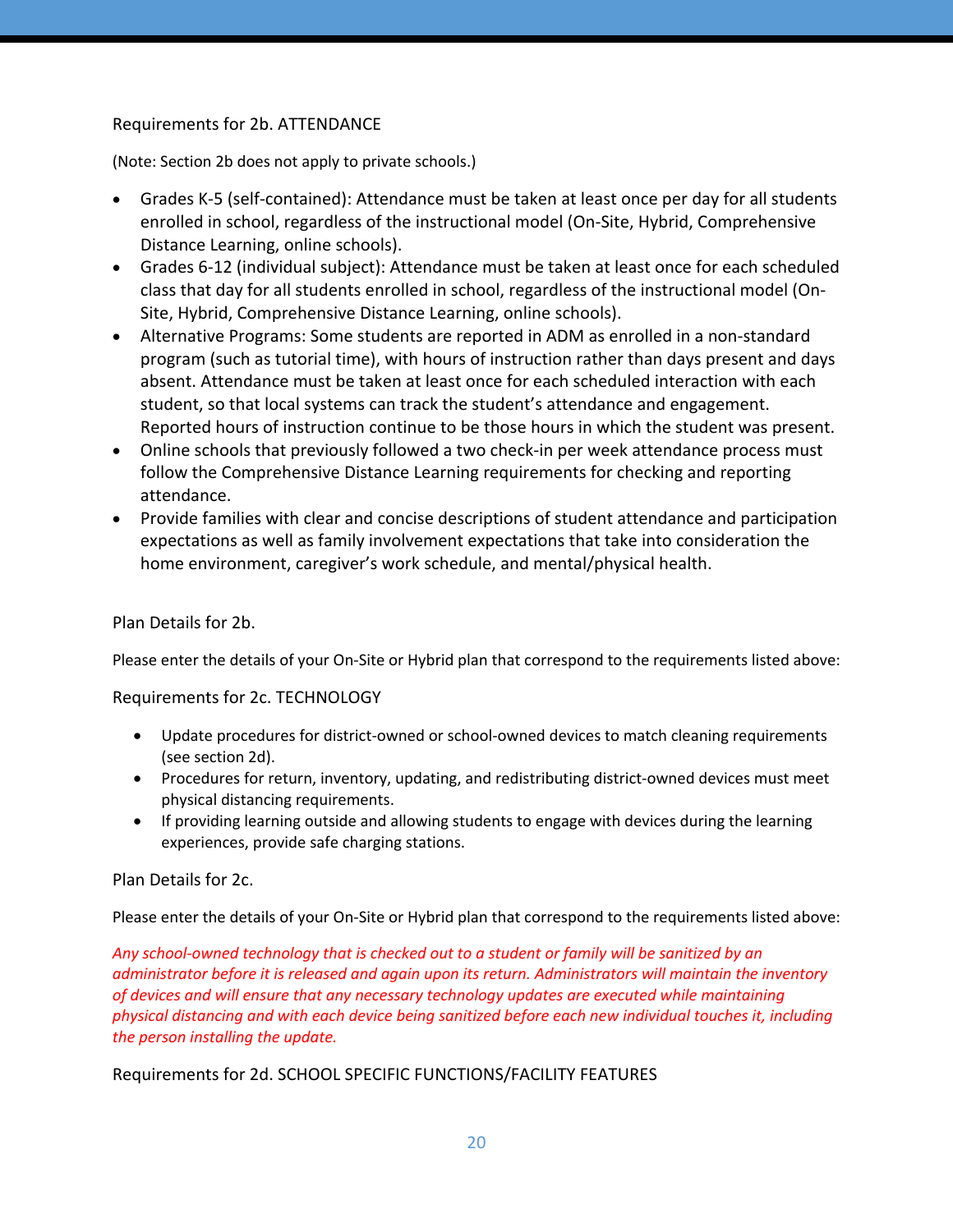- **Handwashing:** All people on campus shall be advised and encouraged to frequently wash their hands or use hand sanitizer.
- **Equipment:** Develop and use sanitizing protocols for all equipment used by more than one individual or purchase equipment for individual use.
- **Events:** Cancel, modify, or postpone field trips, assemblies, athletic events, practices, special performances, school-wide parent meetings and other large gatherings to meet requirements for physical distancing.
- **Transitions/Hallways:** Limit transitions to the extent possible. Create hallway procedures to promote physical distancing and minimize gatherings.
- **Personal Property**: Establish policies for identifying personal property being brought to school (e.g., refillable water bottles, school supplies, headphones/earbuds, cell phones, books, instruments, etc.).

# Plan Details for 2d.

Please enter the details of your On-Site or Hybrid plan that correspond to the requirements listed above:

- Handwashing: *Students and parents were provided with training at the beginning of the year that included etiquette for handwashing, coughs, sneezes, and sanitizing. All students, staff, and others who enter the campus will wash or sanitize their hands upon entry and before and after any activity outside their regular work or desk areas. They will wash their hands after using the restroom.*
- Equipment: *Sanitizing protocols previously described. Students will bring or be provided with their own separate supplies, utensils, and learning tools. Classrooms will not offer shared bins of supplies unless every item is sanitized after each individual student use.*
- Events: *All large group gatherings, special events, field trips, and curricular and extracurricular activities will be modified, postponed, or canceled as needed in order to comply with current guidelines and requirements.*
- Transitions/Hallways: *Previously described*
- Personal Property: *Previously described*

# Requirements for 2e. ARRIVAL AND DISMISSAL

- Physical distancing, stable cohorts, square footage, and cleaning requirements must be maintained during arrival and dismissal procedures.
- Create schedule(s) and communicate staggered arrival and/or dismissal times.
- Assign students or cohorts to an entrance; assign staff member(s) to conduct visual screenings (see section 1f).
- Ensure accurate sign-in/sign-out protocols to help facilitate contact tracing by the LPHA. Sign-in procedures are not a replacement for entrance and screening requirements. Students entering school after arrival times must be screened for the primary symptoms of concern.
	- o Eliminate shared pen and paper sign-in/sign-out sheets.
	- o Ensure hand sanitizer is available if signing children in or out on an electronic device.
- Ensure alcohol-based hand sanitizer (with 60-95% alcohol) dispensers are easily accessible near all entry doors and other high-traffic areas. Establish and clearly communicate procedures for keeping caregiver drop-off/pick-up as brief as possible.

Plan Details for 2e.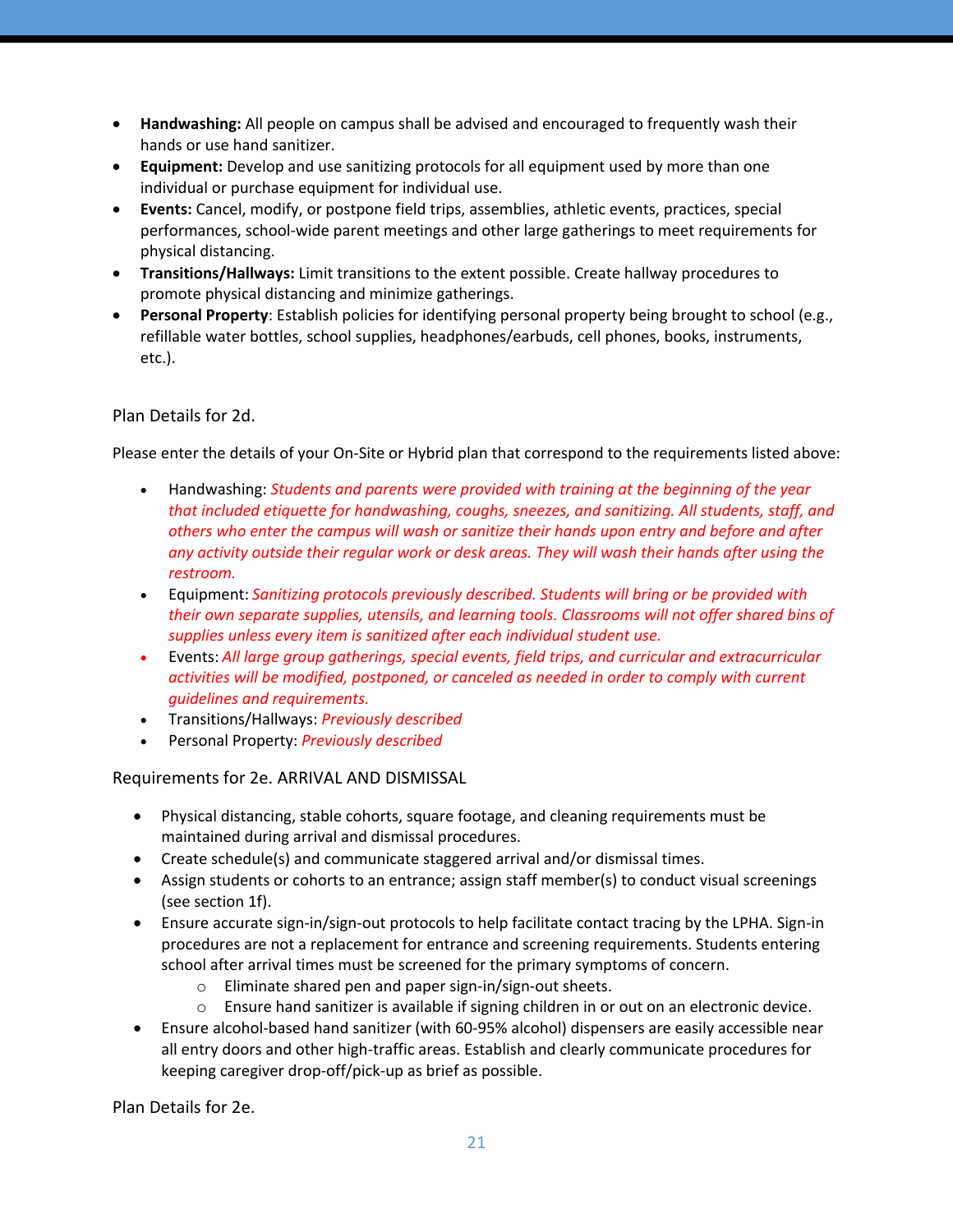Please enter the details of your On-Site or Hybrid plan that correspond to the requirements listed above:

*Each campus has created a site-specific arrival and dismissal procedure that maintains physical distancing, accounts as much as possible for preserving stable cohorts, maintains square footage and sanitizing requirements, expedites the transition to assigned classrooms, and accurately documents the sign-in/sign-out times and any other required information on the daily log. At the elementary campus, students are screened upon arrival, enter through separate doors, and proceed immediately to their classrooms for check-in on the cohort log. At dismissal time, they remain with their stable cohorts in designated spaces in the auditorium and are released upon their parents' arrival. At the secondary campus, students are screened upon arrival and proceed immediately to their classrooms for check-in on the cohort log. At dismissal time, they are released immediately from their classrooms, which is documented on the cohort logs, to exit the building into the custody of their parents.*

*Sanitizer is available at every entry door.*

Requirements for 2f. CLASSROOMS/REPURPOSED LEARNING SPACES

- **Seating:** Rearrange student desks and other seat spaces so that students' physical bodies are at least 3 feet apart; or at least 6 feet apart, as required in section 1c; assign seating so students are in the same seat at all times. Where possible, face all desks in same direction or have students sit on only one side of tables.
- **Materials:** Avoid sharing of community supplies when possible (e.g., scissors, pencils, etc.). Clean these items frequently. Provide hand sanitizer and tissues for use by students and staff.
- **Handwashing:** Remind students (with signage and regular verbal reminders from staff) of the utmost importance of hand hygiene and respiratory etiquette. Respiratory etiquette means covering coughs and sneezes with an elbow or a tissue. Tissues shall be disposed of in a garbage can, then hands washed or sanitized immediately.
	- $\circ$  Wash hands with soap and water for 20 seconds or use an alcohol-based hand sanitizer with 60-95% alcohol.

# Plan Details for 2f.

Please enter the details of your On-Site or Hybrid plan that correspond to the requirements listed above:

- Seating: *Completed to comply with guidelines – desks are arranged to be at least 3 feet apart with students in assigned seats facing in the same direction.*
- Materials: *Completed to comply with guidelines – students will not share community supplies and classroom tools are cleaned frequently. Sanitizer and tissues are available in every room.*
- Handwashing: *Completed to comply with guidelines – hygiene and etiquette signs are posted and students wash or sanitize hands after coughing or sneezing.*

Requirements for 2g. PLAYGROUNDS, FIELDS, RECESS, BREAKS, AND RESTROOMS

- Keep school playgrounds closed to the general public until park playground equipment and benches reopen in the community (see Oregon Health Authority's Specific Guidance for Outdoor Recreation Organizations).
- After using the restroom students must wash hands with soap and water for 20 seconds. Soap must be made available to students and staff. For learning outside if portable bathrooms are used, set up portable hand washing stations and create a regular cleaning schedule.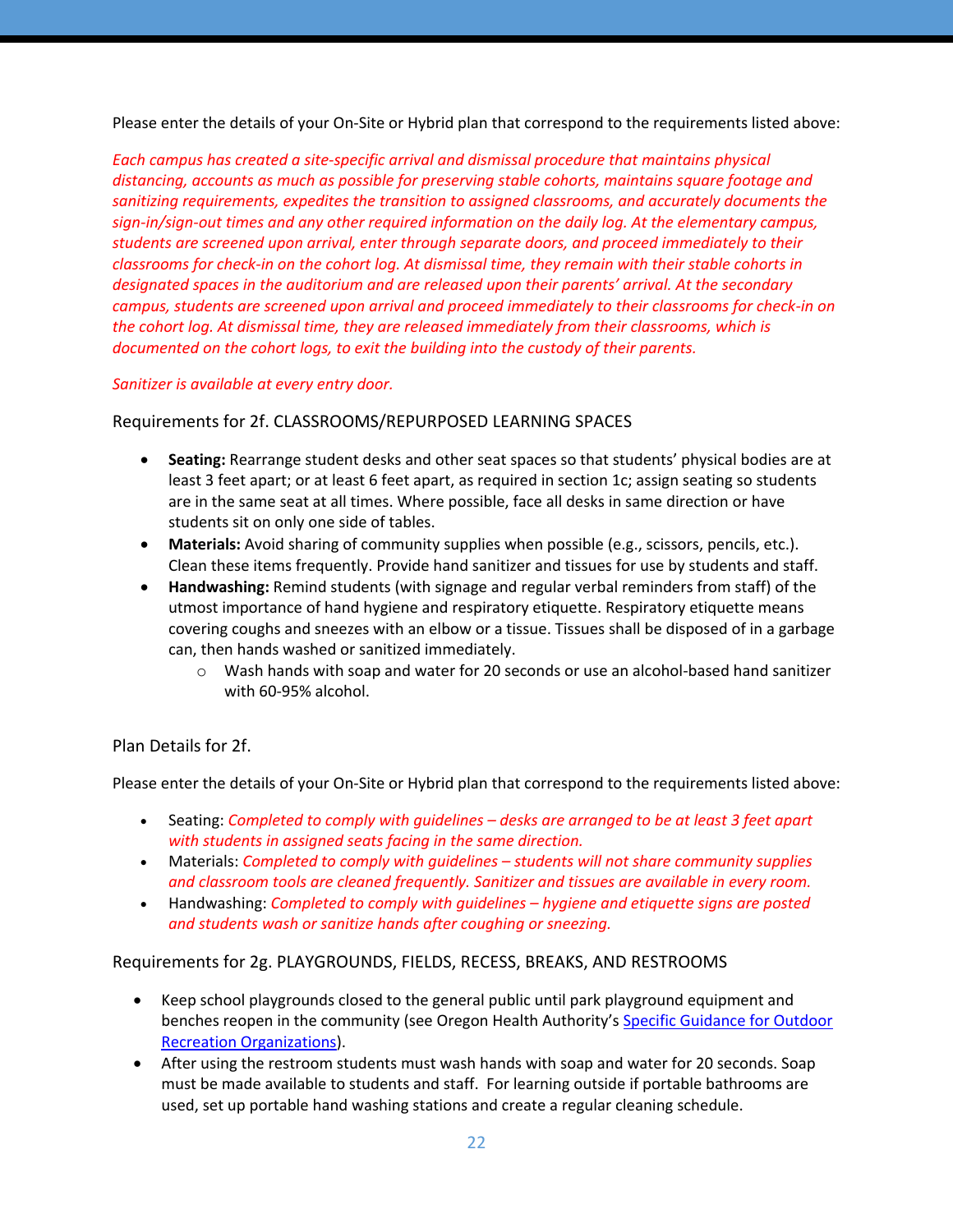- Before and after using playground equipment, students must wash hands with soap and water for 20 seconds or use an alcohol-based hand sanitizer with 60-95% alcohol.
- Designate playground and shared equipment solely for the use of one cohort at a time. Outdoor playground structures require normal routine cleaning and do not require disinfection. Shared equipment (balls, jump ropes, etc.) should be cleaned and disinfected at least daily in accordance with CDC guidance.
- Cleaning requirements must be maintained (see section 2j).
- Maintain physical distancing requirements, stable cohorts, and square footage requirements.
- Provide signage and restrict access to outdoor equipment (including sports equipment, etc.).
- Design recess activities that allow for physical distancing and maintenance of stable cohorts.
- Clean all outdoor equipment at least daily or between use as much as possible in accordance with CDC guidance.
- Limit the number of employees gathering in shared spaces. Restrict use of shared spaces such as conference rooms, break rooms, and elevators by limiting occupancy or staggering use, maintaining 6 feet of distance between adults. Note: The largest area of risk is adults eating together in break rooms without face coverings.

### Plan Details for 2g.

Please enter the details of your On-Site or Hybrid plan that correspond to the requirements listed above:

*The playground is closed to the public.*

*Students wash their hands after using the restroom and wash or sanitize their hands before and after using playground equipment.*

*Playground equipment is used by only one cohort at a time. If used by multiple cohorts, it is disinfected at least daily. It is kept in locked storage areas, accessed only by the PE teacher.*

*Recess activities allow for physical distancing.*

*Staff do no use break rooms and gatherings of staff of minimized to the greatest extent possible. When necessary, physical distancing is maintained and other guidelines are followed.*

Requirements for 2h. MEAL SERVICE/NUTRITION

- Maintain 6 feet of physical distancing when masks cannot be worn, including when eating.
- Include meal services/nutrition staff in planning for school reentry.
- Prohibit self-service buffet-style meals.
- Prohibit sharing of food and drinks among students and/or staff.
- At designated meal or snack times, students may remove their face coverings to eat or drink but must maintain 6 feet of physical distance from others, and must put face coverings back on after finishing the meal or snack.
- Staff serving meals and students interacting with staff at mealtimes must wear face coverings (see section 1h). Staff must maintain 6 feet of physical distance to the greatest extent possible. If students are eating in a classroom, staff may supervise from the doorway of the classroom if feasible.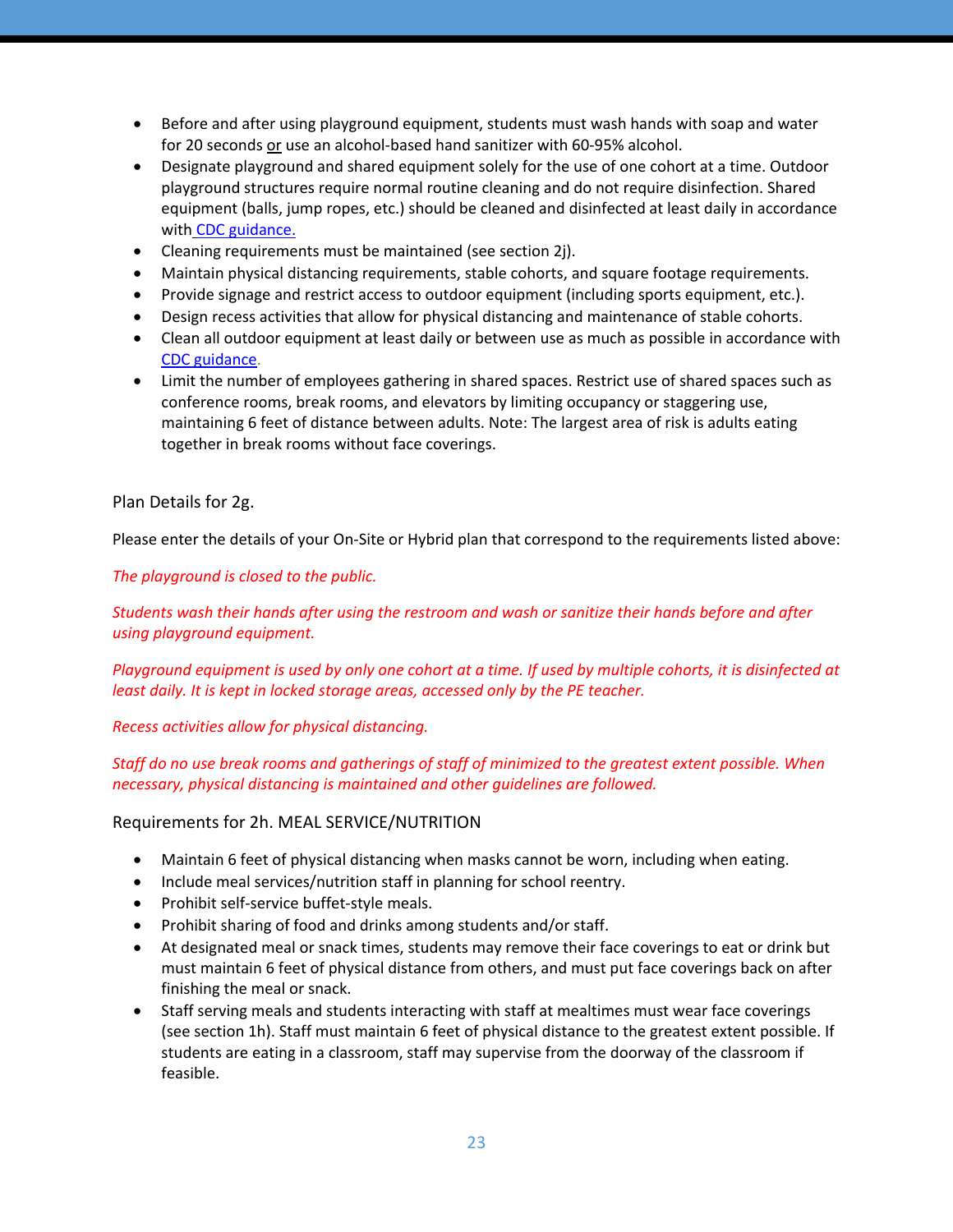- Students and staff must wash hands with soap and water for 20 seconds or use an alcohol-based hand sanitizer with 60-95% alcohol before meals and shall be encouraged to do so after.
- Appropriate daily cleaning of meal items (e.g., plates, utensils, transport items).
- Cleaning and sanitizing of meal touch-points and meal counting system between stable cohorts.
- Adequate cleaning and disinfection of tables between meal periods.
- Since staff must remove their face coverings during eating and drinking, limit the number of employees gathering in shared spaces. Restrict use of shared spaces such as conference rooms and break rooms by limiting occupancy or staggering use. Consider staggering times for staff breaks, to prevent congregation in shared spaces. Always maintain at least 6 feet of physical distancing. Wear face coverings except when eating or drinking and minimize time in spaces where face coverings are not consistently worn.

## Plan Details for 2h.

Please enter the details of your On-Site or Hybrid plan that correspond to the requirements listed above:

## *Our school does not provide meal service. Students provide their own meals from home and/or use disposable utensils.*

*Students and staff wash or sanitize their hands before eating, which occurs at their desks. Six feet of physical distancing is maintained during meal times and students wear face coverings while not eating. Students and staff do not share food. Teachers eat with their students.*

## Requirements for 2i. TRANSPORTATION

- Include transportation departments (and associated contracted providers, if used) in planning for return to service.
- Buses are cleaned frequently. Conduct targeted cleanings between routes, with a focus on disinfecting frequently touched surfaces of the bus (see section 2j).
- Staff must use hand sanitizer (containing between 60-95% alcohol) in between helping each child and when getting on and off the vehicle. Gloves are not recommended; hand sanitizer is strongly preferred. If hand sanitizer is not available, disposable gloves can be used and must be changed to a new pair before helping each child.
- Develop protocol for loading/unloading that includes visual screening for students exhibiting symptoms and logs for contact-tracing. This must be done at the time of arrival and departure.
	- $\circ$  If a student displays COVID-19 symptoms, provide a face covering (unless they are already wearing one) and keep 6 feet away from others. Continue transporting the student.
		- The symptomatic student shall be seated in the first row of the bus during transportation, and multiple windows must be opened to allow for fresh air circulation, if feasible.
		- The symptomatic student shall leave the bus first. After all students exit the bus, the seat and surrounding surfaces must be cleaned and disinfected.
	- o If arriving at school, notify staff to begin isolation measures.
		- If transporting for dismissal and the student displays an onset of symptoms, notify the school.
- Consult with parents/guardians of students who may require additional support (e.g., students who experience a disability and require specialized transportation as a related service) to appropriately provide service.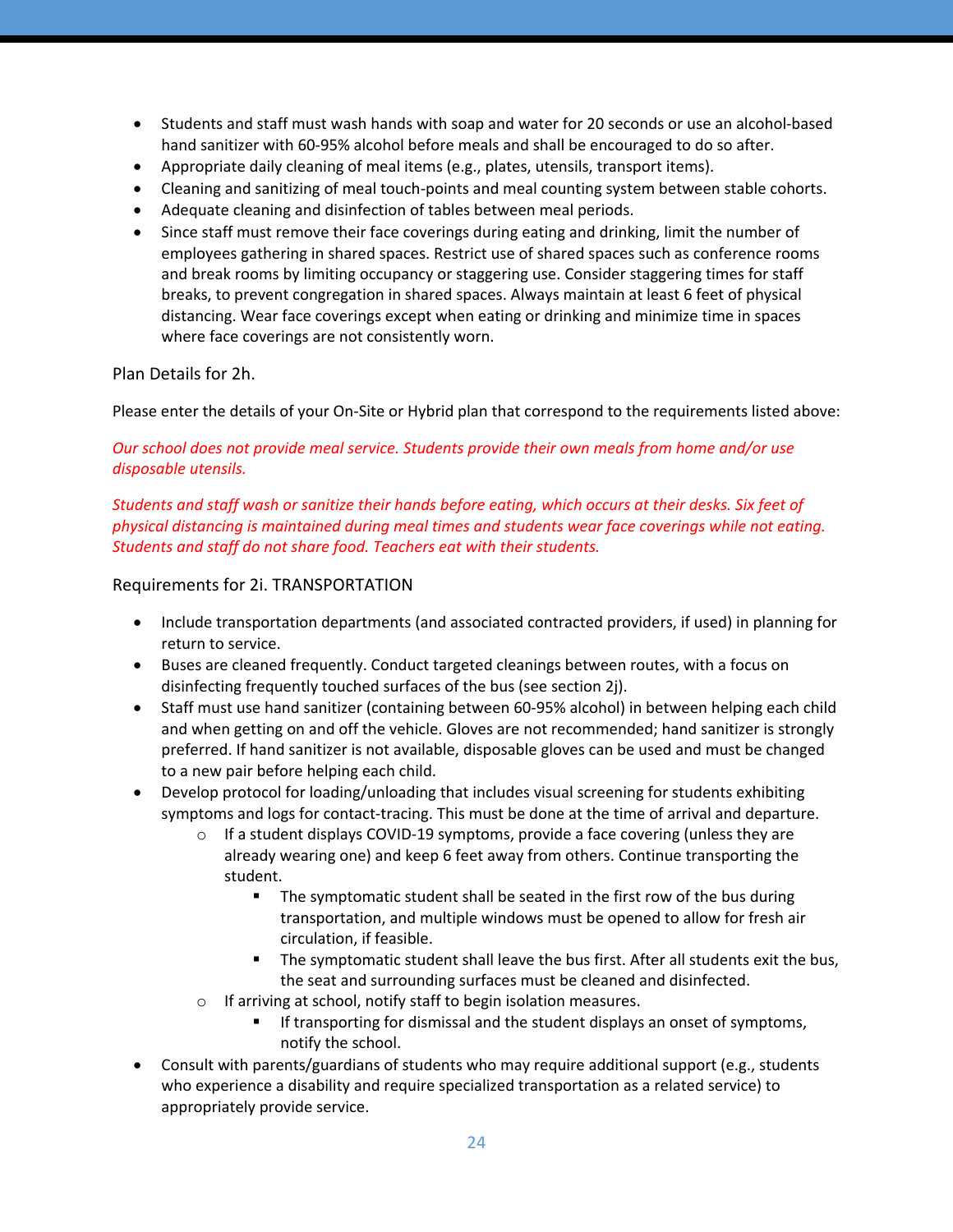- Per federal guidance, drivers must wear properly fitting face coverings at all times. A face shield or goggles may be worn to supplement a properly fitting face covering. Please refer to the CDC order.
- Inform parents/guardians of practical changes to transportation service (i.e., physical distancing at bus stops and while loading/unloading, potential for increased route time due to additional precautions, sanitizing practices, and face coverings).
- Face coverings for all students, applying the guidance in section 1h to transportation settings. This prevents eating while on the bus.
- Take all possible actions to maximize ventilation: Dress warmly, keep vents and windows open to the greatest extent possible.

Plan Details for 2i.

Please enter the details of your On-Site or Hybrid plan that correspond to the requirements listed above:

*Our school does not provide transportation.*

# Requirements for 2j. CLEANING, DISINFECTION, AND VENTILATION

- Clean, sanitize, and disinfect frequently touched surfaces (e.g. door handles, sink handles, drinking fountains, transport vehicles) and shared objects (e.g., toys, games, art supplies) between uses multiple times per day. Maintain clean and disinfected (CDC guidance) environments, including classrooms, cafeteria settings and restrooms. Provide time and supplies for the cleaning and disinfecting of high-touch surfaces between multiple student uses, even in the same cohort.
- Outdoor learning spaces must have at least 75% of the square footage of its sides open for airflow.
- Outdoor playground structures require normal routine cleaning and do not require disinfection. Shared equipment should be cleaned and disinfected at least daily in accordance with CDC guidance.
- Apply disinfectants safely and correctly following labeling direction as specified by the manufacturer. Keep these products away from students.
- To reduce the risk of asthma, choose disinfectant products on the EPA List N with asthma-safer ingredients (e.g. hydrogen peroxide, citric acid, or lactic acid) and avoid products that mix these with asthma-causing ingredients like peroxyacetic acid, sodium hypochlorite (bleach), or quaternary ammonium compounds.
- Schools with HVAC systems must evaluate the system to minimize indoor air recirculation (thus maximizing fresh outdoor air) to the extent possible. Schools that do not have mechanical ventilation systems shall, to the extent possible, increase natural ventilation by opening windows and interior doors before students arrive and after students leave, and while students are present. Do not prop open doors that can pose a safety or security risk to students and staff (e.g., exterior doors and fire doors that must remain closed.)
- Schools with HVAC systems should ensure all filters are maintained and replaced as necessary to ensure proper functioning of the system.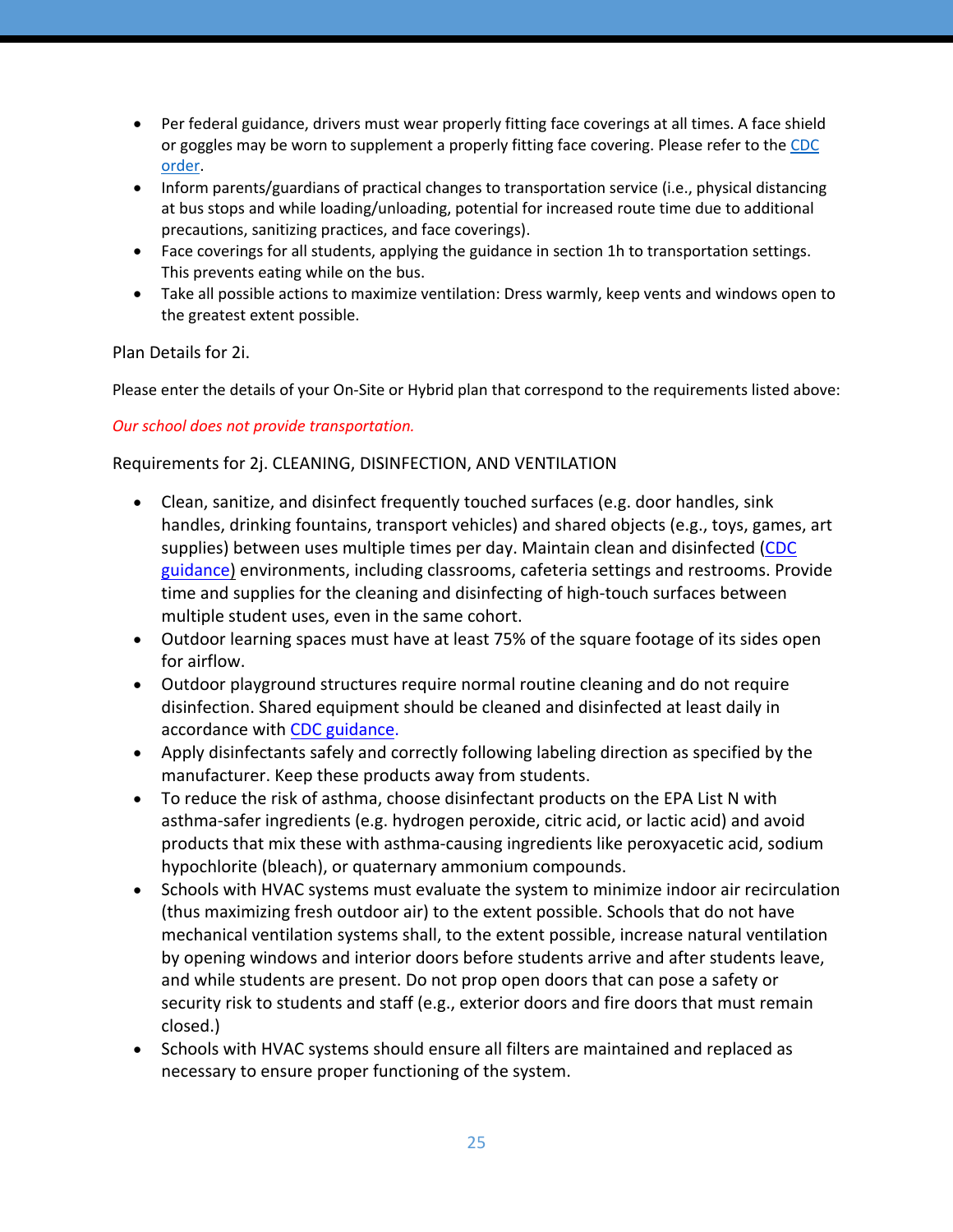- All intake ports that provide outside air to the HVAC system should be cleaned, maintained, and cleared of any debris that may affect the function and performance of the ventilation system.
- Consider running ventilation systems continuously and changing the filters more frequently. Do not use fans if they pose a safety or health risk, such as increasing exposure to pollen/allergies or exacerbating asthma symptoms. Consider using window fans or box fans positioned in open windows to blow fresh outdoor air into the classroom via one window, and indoor air out of the classroom via another window. Fans must not be used in rooms with closed windows and doors, as this does not allow for fresh air to circulate.
- Consider the need for increased ventilation in areas where students with special health care needs receive medication or treatments.
- Facilities must be cleaned and disinfected at least daily to prevent transmission of the virus from surfaces (see CDC's guidance on disinfecting public spaces).
- Consider modification or enhancement of building ventilation where feasible (see CDC's guidance on ventilation and filtration and American Society of Heating, Refrigerating, and Air-Conditioning Engineers' guidance).

# Plan Details for 2j.

Please enter the details of your On-Site or Hybrid plan that correspond to the requirements listed above:

*Before students arrive for any time on campus, staff will disinfect and sanitize classrooms, offices, bathrooms, activity areas, drinking fountains, sink and door handles, and any shared objects that are used by multiple individuals with disinfectant products on the EPA List N with asthma-safer ingredients.*

*Additionally, each item or surface will be wiped, disinfected or sanitized as much as possible between uses by separate individuals throughout the day.*

*As much as possible, ventilation will be increased to circulate outdoor air. Ventilation systems will also be run as much as possible to circulate air through building filtration systems and the filters will be changed as needed. Fan use will be discouraged as a method of circulating indoor air. In coordination with our host churches, the school will seek to evaluate the HVAC system to minimize indoor air recirculation, maximizing fresh outdoor air to the extent possible. The school will increase natural ventilation by opening windows and doors before students arrive and after students leave, and while students are present.*

# Requirements for 2k. HEALTH SERVICES

- OAR 581-022-2220 Health Services, requires districts to "maintain a prevention-oriented health services program for all students" including space to isolate sick students and services for students with special health care needs. While OAR 581-022-2220 does not apply to private schools, private schools must provide a space to isolate sick students and provide services for students with special health care needs.
- Licensed, experienced health staff should be included on teams to determine district health service priorities. Collaborate with health professionals such as school nurses; SBHC staff; mental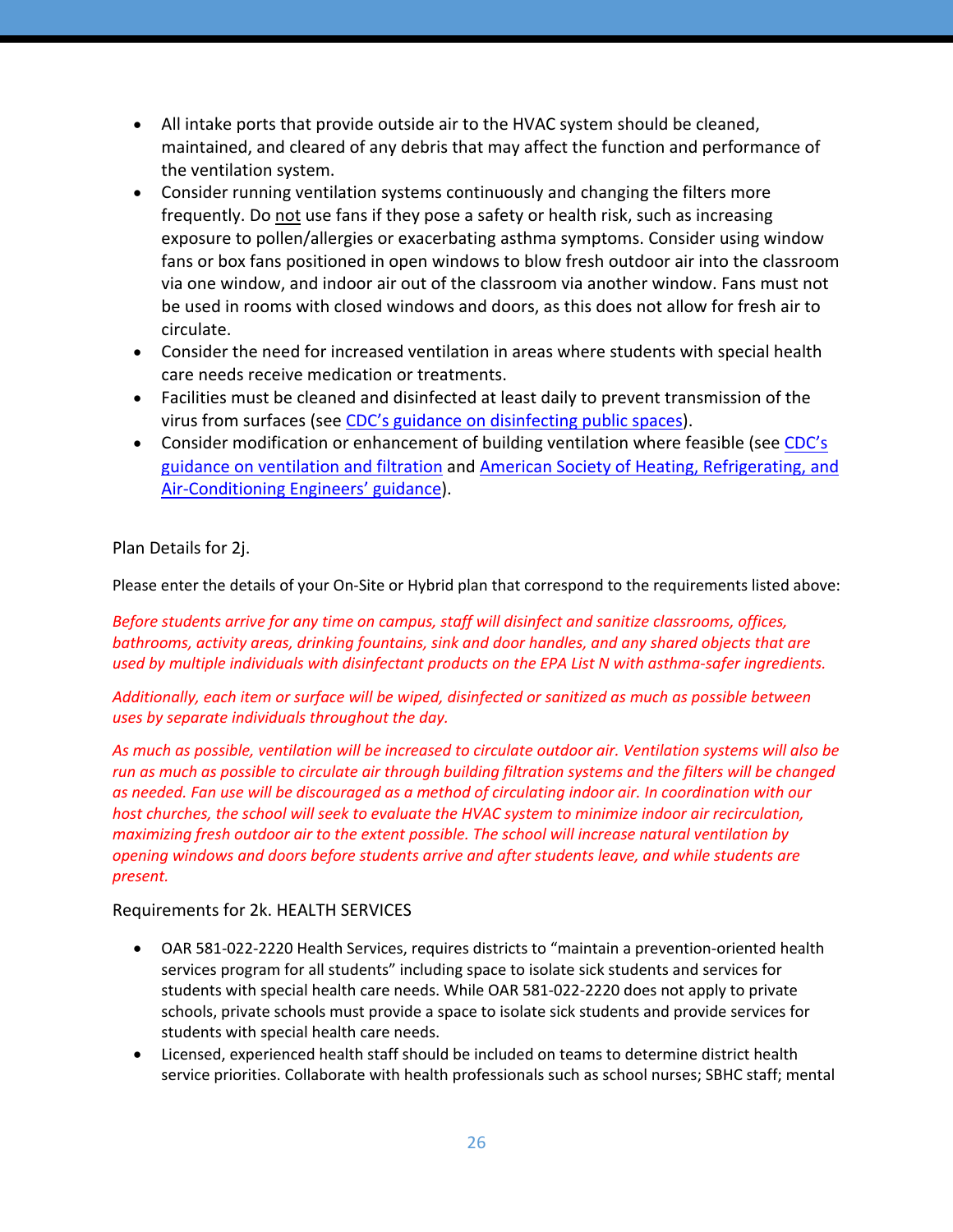and behavioral health providers; dental providers; physical, occupational, speech, and respiratory therapists; and School Based Health Centers (SBHC).

# Plan Details for 2k.

Please enter the details of your On-Site or Hybrid plan that correspond to the requirements listed above:

# *Our school does not provide health services. The space for isolating sick students is described previously in this document.*

# Requirements for 2l. BOARDING SCHOOLS AND RESIDENTIAL PROGRAMS ONLY

- Provide specific plan details and adjustments in Operational Blueprints that address staff and student safety, which includes how you will approach:
	- o Contact tracing
	- $\circ$  The intersection of cohort designs in residential settings (by wing or common restrooms) with cohort designs in the instructional settings.
	- o Quarantine of exposed staff or students
	- o Isolation of infected staff or students
	- o Communication and designation of where the "household" or "family unit" applies to your residents and staff
- Review and take into consideration CDC guidance for shared or congregate housing:
	- $\circ$  Not allow more than two students to share a residential dorm room unless alternative housing arrangements are impossible
	- o Ensure at least 64 square feet of room space per resident
	- $\circ$  Reduce overall residential density to ensure sufficient space for the isolation of sick or potentially infected individuals, as necessary;
	- o Configure common spaces to maximize physical distancing;
	- o Provide enhanced cleaning;
	- o Establish plans for the containment and isolation of on-campus cases, including consideration of PPE, food delivery, and bathroom needs.

# **Exception**

- They have a current and complete RSSL Blueprint and are complying with Sections 1-3 and any other applicable sections, including Section 2L.
- The school maintains a fully-closed residential campus (no non-essential visitors allowed), and normal day school operations are only offered remotely through distance learning.
- There have been no confirmed cases of COVID-19 among school staff or students in the past 14 days.
- Less than 10% of staff, employees, or contracts (in total) are traveling to or from campus. Staff in this designation will:
	- o Limit travel to essential functions.
	- $\circ$  Carefully monitor their own health daily and avoid coming to campus at any potential symptom of COVID-19.
- Any boarding students newly arriving to campus will either:
	- $\circ$  Complete a quarantine at home for 14 days\* prior to traveling to the school, OR
	- o Quarantine on campus for 14 days.\*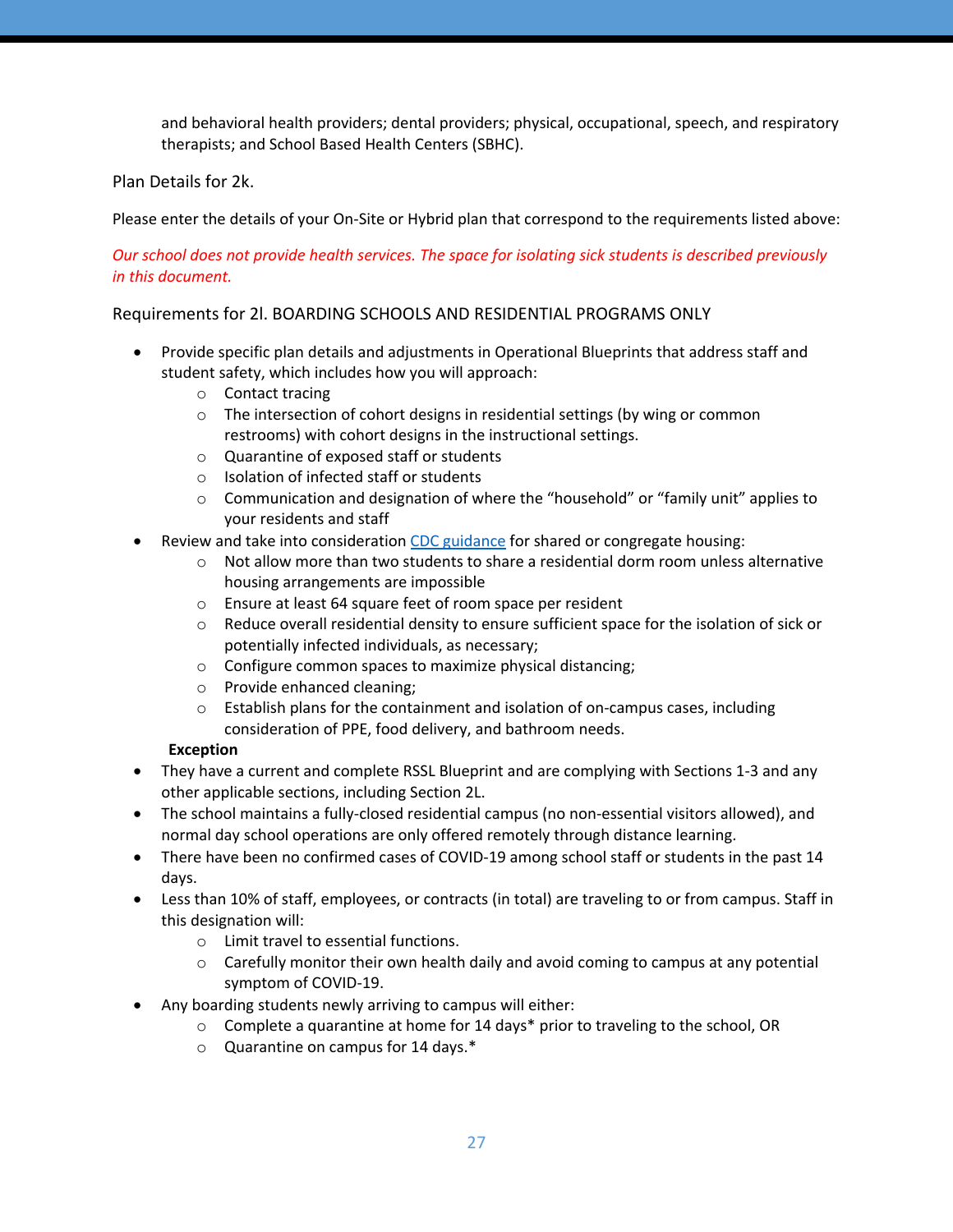- A 14-day quarantine is the safest option to prevent the spread of COVID-19 to others. However, in either option above, for boarding students who have not developed any symptoms, schools may consider ending quarantine after 10 days without any testing, or after 7 days with a negative result on a COVID-19 viral test collected within 48 hours before ending quarantine, unless otherwise directed by the local public health authority (LPHA).
- Student transportation off-campus is limited to medical care.

## Plan Details for 2l.

Please enter the details of your On-Site or Hybrid plan that correspond to the requirements listed above:

## Requirements for 2m. SCHOOL EMERGENCY PROCEDURES AND DRILLS

- In accordance with ORS 336.071 and OAR 581-022-2225 all schools (including those operating a Comprehensive Distance Learning model) are required to instruct students on emergency procedures. Schools that operate an On-Site or Hybrid model need to instruct and practice drills on emergency procedures so that students and staff can respond to emergencies.
	- $\circ$  At least 30 minutes in each school month must be used to instruct students on the emergency procedures for fires, earthquakes (including tsunami drills in appropriate zones), and safety threats.
	- o Fire drills must be conducted monthly.
	- o Earthquake drills (including tsunami drills and instruction for schools in a tsunami hazard zone) must be conducted two times a year.
	- $\circ$  Safety threats including procedures related to lockdown, lockout, shelter in place and evacuation and other appropriate actions to take when there is a threat to safety must be conducted two times a year.
- Drills can and should be carried out as close as possible to the procedures that would be used in an actual emergency. For example, a fire drill must be carried out with the same alerts and same routes as normal. If appropriate and practicable, COVID-19 physical distancing measures can be implemented, but only if they do not compromise the drill.
- When or if physical distancing must be compromised, drills must be completed in less than 15 minutes.
- Drills shall not be practiced unless they can be practiced correctly.
- Train staff on safety drills prior to students arriving on the first day on campus in hybrid or faceto-face engagement.
- If on a hybrid schedule, conduct multiple drills each month to ensure that all cohorts of students have opportunities to participate in drills (i.e., schedule on different cohort days throughout the year).
- Students must wash hands with soap and water for 20 seconds or use an alcohol-based hand sanitizer with 60-95% alcohol after a drill is complete.

### Plan Details for 2m.

Please enter the details of your On-Site or Hybrid plan that correspond to the requirements listed above: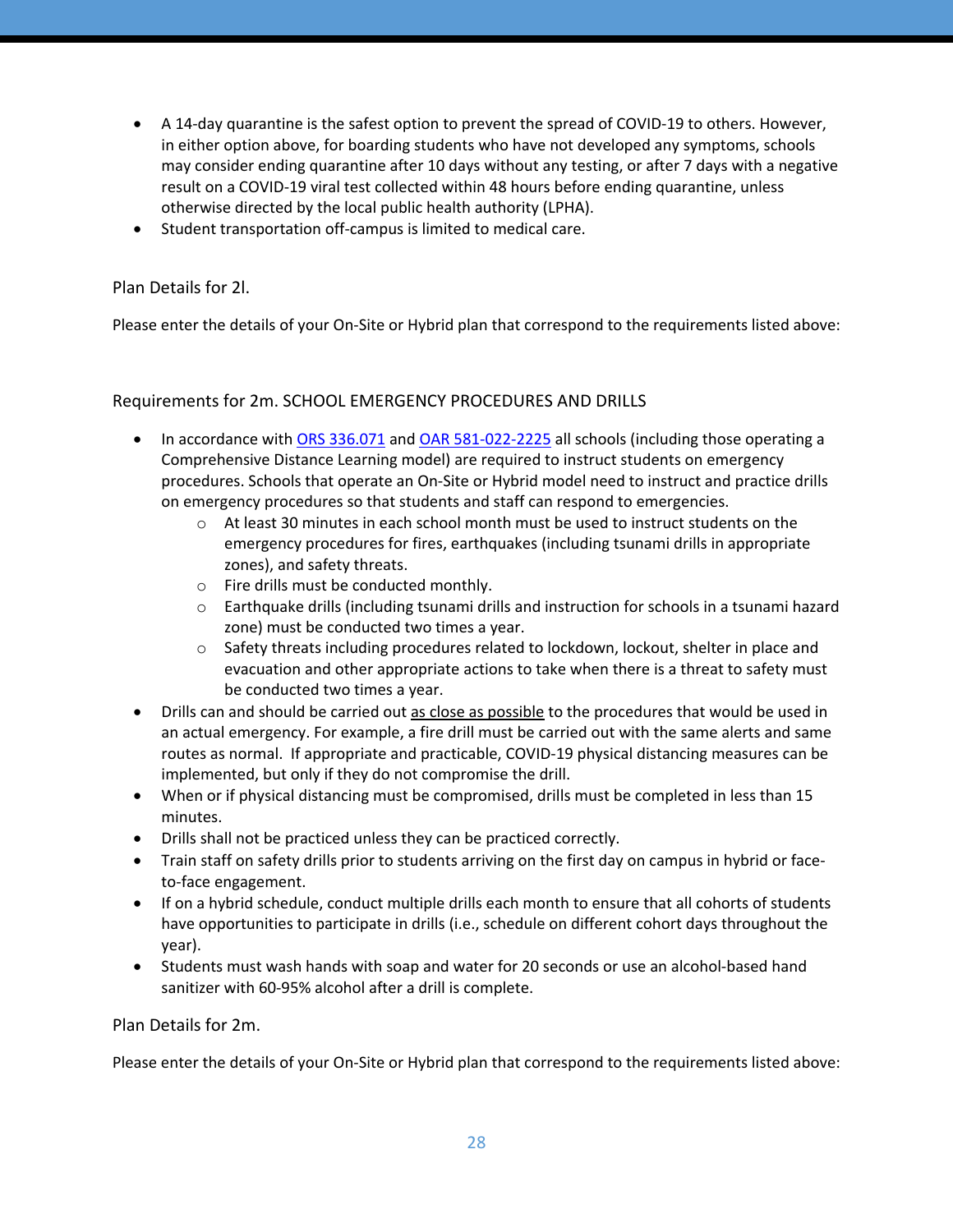# *Drills are completed as usual, but modified to allow for physical distancing and sanitizing hands as staff and students re-enter the building.*

Requirements for 2n. SUPPORTING STUDENTS WHO ARE DYSREGULATED, ESCALATED, AND/OR EXHIBITING SELF-REGULATORY CHALLENGES

- Utilize the components of Collaborative Problem Solving<sup>6</sup> or a similar framework to continually provide instruction and skill-building/training related to the student's demonstrated lagging skills<sup>7</sup>.
- Take proactive/preventative steps to reduce antecedent events and triggers within the school environment.
- Be proactive in planning for known behavioral escalations (e.g., self-harm, spitting, scratching, biting, eloping, failure to maintain physical distance). Adjust antecedents where possible to minimize student and staff dysregulation. Recognize that there could be new and different antecedents and setting events with the additional requirements and expectations for the 2020- 21 school year.
- Establish a proactive plan for daily routines designed to build self-regulation skills; self-regulation skill-building sessions can be short (5-10 minutes), and should take place at times when the student is regulated and/or is not demonstrating challenging behaviors.
- Ensure all staff are trained to support de-escalation, provide lagging skill instruction, and implement alternatives to restraint and seclusion.
- Ensure that staff are trained in effective, evidence-based methods for developing and maintaining their own level of self-regulation and resilience to enable them to remain calm and able to support struggling students as well as colleagues.
- Ensure that spaces that are unexpectedly used to deescalate behaviors are appropriately cleaned and sanitized after use before the introduction of other stable cohorts to that space.

Plan Details for 2n.

Please enter the details of your On-Site or Hybrid plan that correspond to the requirements listed above:

*Staff will support students who are dysregulated, escalated and/or exhibiting self-regulatory challenges. They will take preventative steps to reduce antecedent events and triggers, be proactive in planning for known behavioral escalations, and establish daily routines designed to build self-regulation skills as needed. They will plan for behavior mitigation strategies with an awareness of public health and safety requirements, and will ensure that appropriate cleaning and sanitizing steps are taken in any area affected by a behavioral incident. In the event of any protective physical intervention, personal protective equipment will be cleaned and sanitized or replaced.*

Requirements for 2o. PROTECTIVE PHYSICAL INTERVENTION

<sup>6</sup> See this site for an overview of Collaborative Problem Solving.

<sup>7</sup> In the CPS framework, lagging skills are the reasons that a child is having difficulty meeting expectations or responding adaptively to triggers. Specific lagging skills can be assessed using the Collaborative Problem Solving Assessment & Planning Tool - Likert Scale (CPS-APT) or the Assessment of Lagging Skills and Unsolved Problems (ALSUP).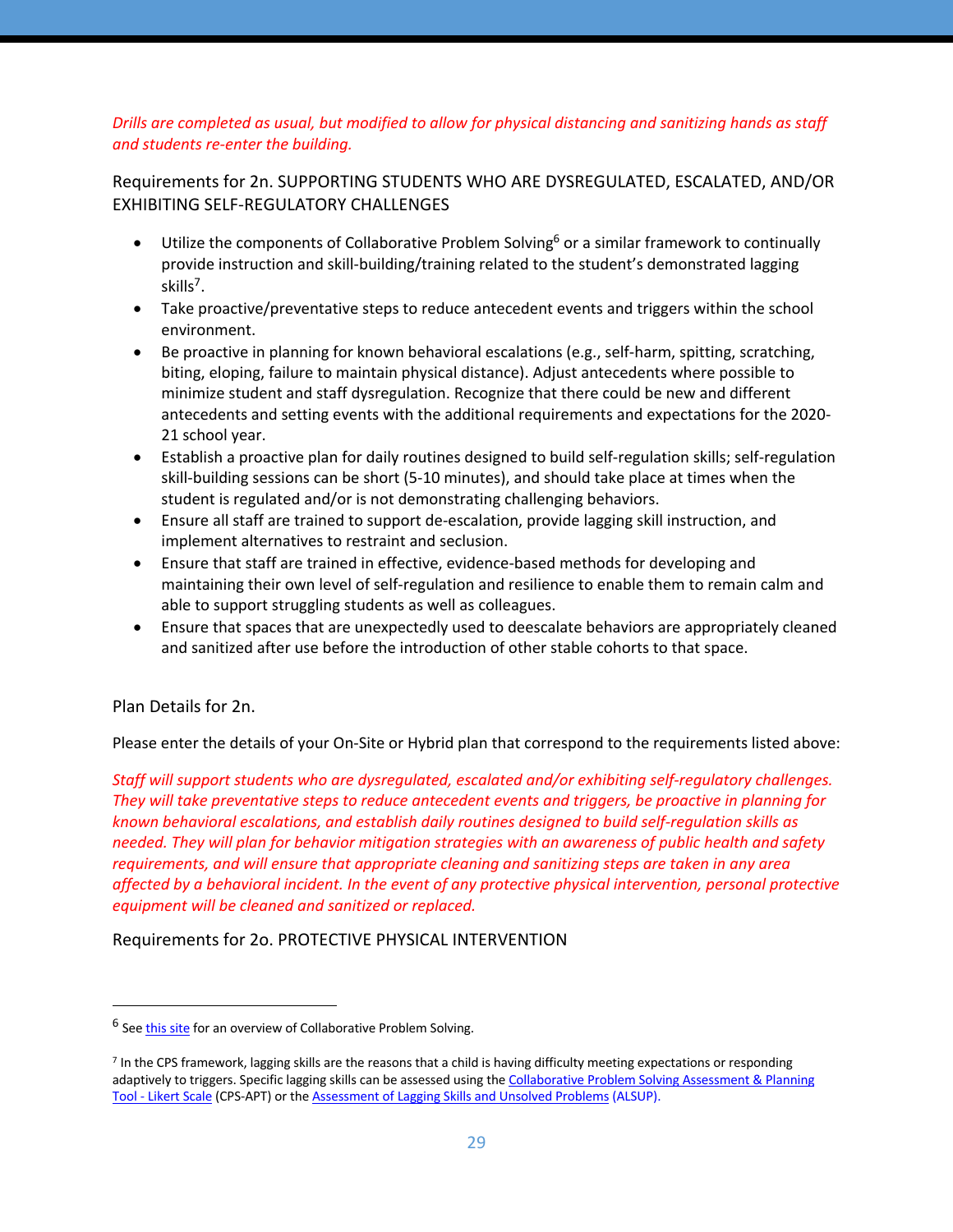- In accordance with ORS 339.291, ORS 339.300, and OAR 581-015-2556, if restraint or seclusion is used on a student, it must be imposed by personnel who are trained in approved restraint or seclusion programs, or by other personnel who are otherwise available in the case of emergency circumstance. Staff may engage in close contact (less than 6 feet of physical distance) with no more than two other individuals on a given day for the purposes of assessing physical skills associated with required training components of approved programs, under the following conditions:
	- $\circ$  Only participants and trainers are allowed to be present for these sessions.
	- $\circ$  Participants and trainers must be screened for symptoms associated with COVID-19 prior to the start of each session. Anyone exhibiting symptoms, by visual screening or self-report, shall not participate in training at that time.
	- $\circ$  All participants and trainers must wash their hands immediately prior to and following direct physical contact with another person.
	- $\circ$  All people in close contact for this purpose must wear appropriate Personal Protective Equipment (PPE), including but not limited to, medical grade N95 face masks, face shield, gloves, and gown.
- Reusable Personal Protective Equipment (PPE) must be cleaned and disinfected following the manufacturer's recommendation, after every episode of physical intervention (see section 2j. Cleaning, Disinfection, and Ventilation). Single-use disposable PPE must not be re-used.

Plan Details for 2o.

Please enter the details of your On-Site or Hybrid plan that correspond to the requirements listed above:

*Staff do not use physical interventions.*

### **Response to Outbreak (Section 3 of the RSSL Guidance)**

### Requirements for 3a. PREVENTION AND PLANNING

- Review the "Planning for COVID-19 Scenarios in Schools" toolkit.
- Coordinate with Local Public Health Authority (LPHA) to establish communication channels related to current transmission level.

### Plan Details for 3a.

Please enter the details of your On-Site or Hybrid plan that correspond to the requirements listed above:

*We have familiarized ourselves with "Planning for COVID-19 Scenarios in Schools," disseminated the information to staff and parents, followed the protocols described, and established communication channels with the LPHA, including the outbreak coordinator and the school liaison.*

#### Requirements for 3b. RESPONSE

- Review and utilize the "Planning for COVID-19 Scenarios in Schools" toolkit.
- Ensure continuous services and implement Comprehensive Distance Learning.
- Continue to provide meals for students.

Plan Details for 3b.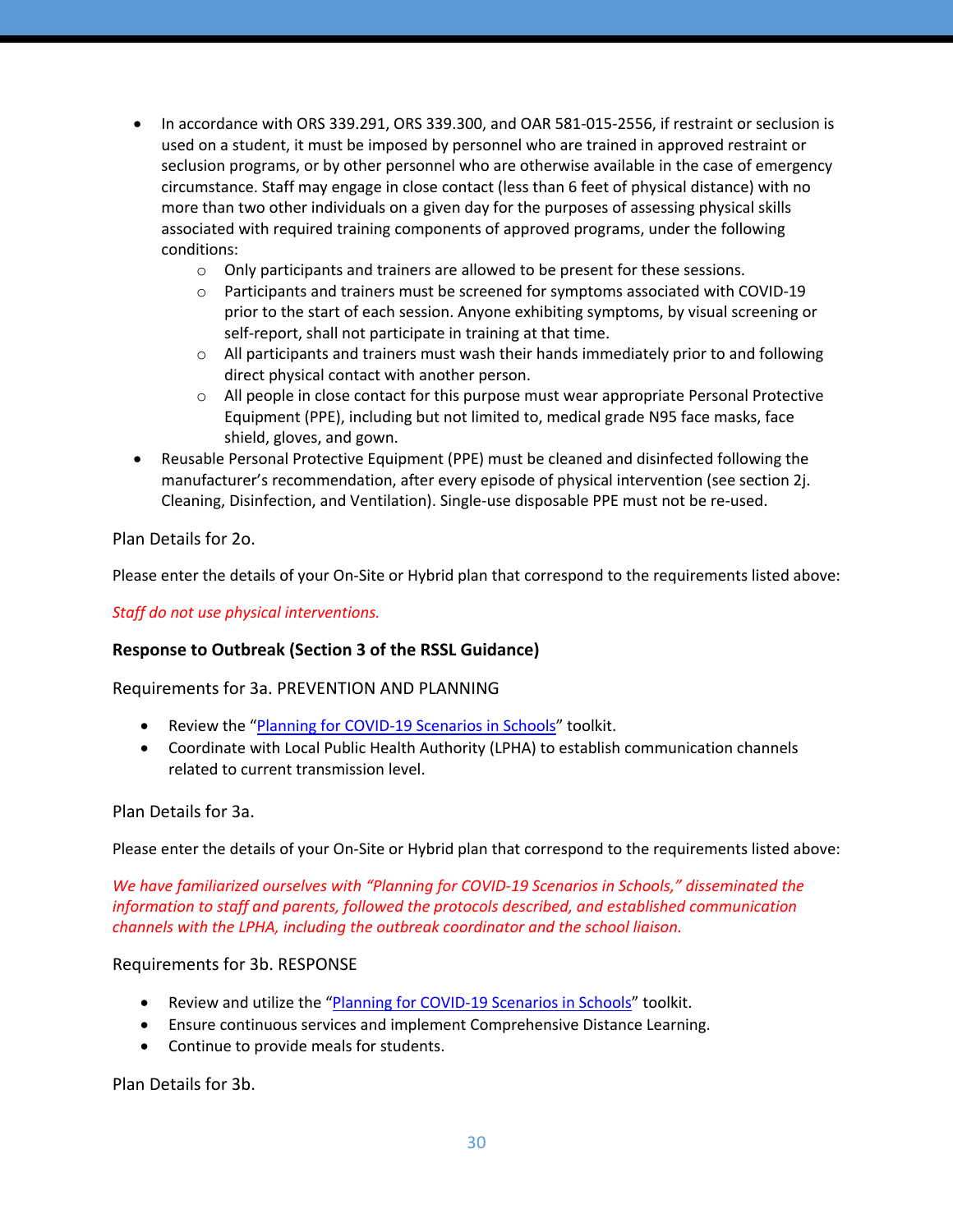Please enter the details of your On-Site or Hybrid plan that correspond to the requirements listed above:

*With every illness, potential case of COVID-19, or possible exposure, we follow the guidelines in "Planning for COVID-19 Scenarios in Schools." When necessary, cohorts enter quarantine and are provided with comprehensive distance learning.*

Requirements for 3c. RECOVERY AND REENTRY

- Review and utilize the "Planning for COVID-19 Scenarios in Schools" toolkit.
- Clean, sanitize, and disinfect surfaces (e.g. door handles, sink handles, drinking fountains, transport vehicles) and follow CDC guidance for classrooms, cafeteria settings, restrooms, and playgrounds.
- When bringing students back into On-Site or Hybrid instruction, consider smaller groups, cohorts, and rotating schedules to allow for a safe return to schools.

## Plan Details for 3c.

Please enter the details of your On-Site or Hybrid plan that correspond to the requirements listed above:

*"Planning for COVID-19 Scenarios in Schools" is our primary resource for responding to illness, and its guidance directly shapes our course of action for every situation related to all illness. All surfaces are routinely disinfected and the guidance is followed in each area of each campus. Our cohorts remain small and are only returned to on-site instruction after being cleared by medical professionals and the LPHA.*

## **ASSURANCES**

This section must be completed by any public school that is providing instruction through On-Site or Hybrid Instructional Models.

Schools providing Comprehensive Distance Learning Instructional Models do not need to complete this section unless the school is implementing the Limited In-Person Instruction provision under the Comprehensive Distance Learning guidance.

This section does not apply to private schools.

Let us know whether statement 1 or statement 2 applies to your school plan by typing "Yes" after the prompt that follows the correct statement:

- 1. We affirm that, in addition to meeting the requirements as outlined above, our school plan has met the collective requirements from ODE/OHA guidance related to the 2020-21 school year, including but not limited to requirements from:
	- o Sections 4, 5, 6, 7, and 8 of the *Ready Schools, Safe Learners* guidance,
	- o The *Comprehensive Distance Learning* guidance,
	- o The *Ensuring Equity and Access: Aligning Federal and State Requirements* guidance, and
	- o *Planning for COVID-19 Scenarios in Schools*

Does statement 1 apply to your school?

2. We affirm that we cannot meet all of the collective requirements from ODE/OHA guidance related to the 2020-21 school year from: